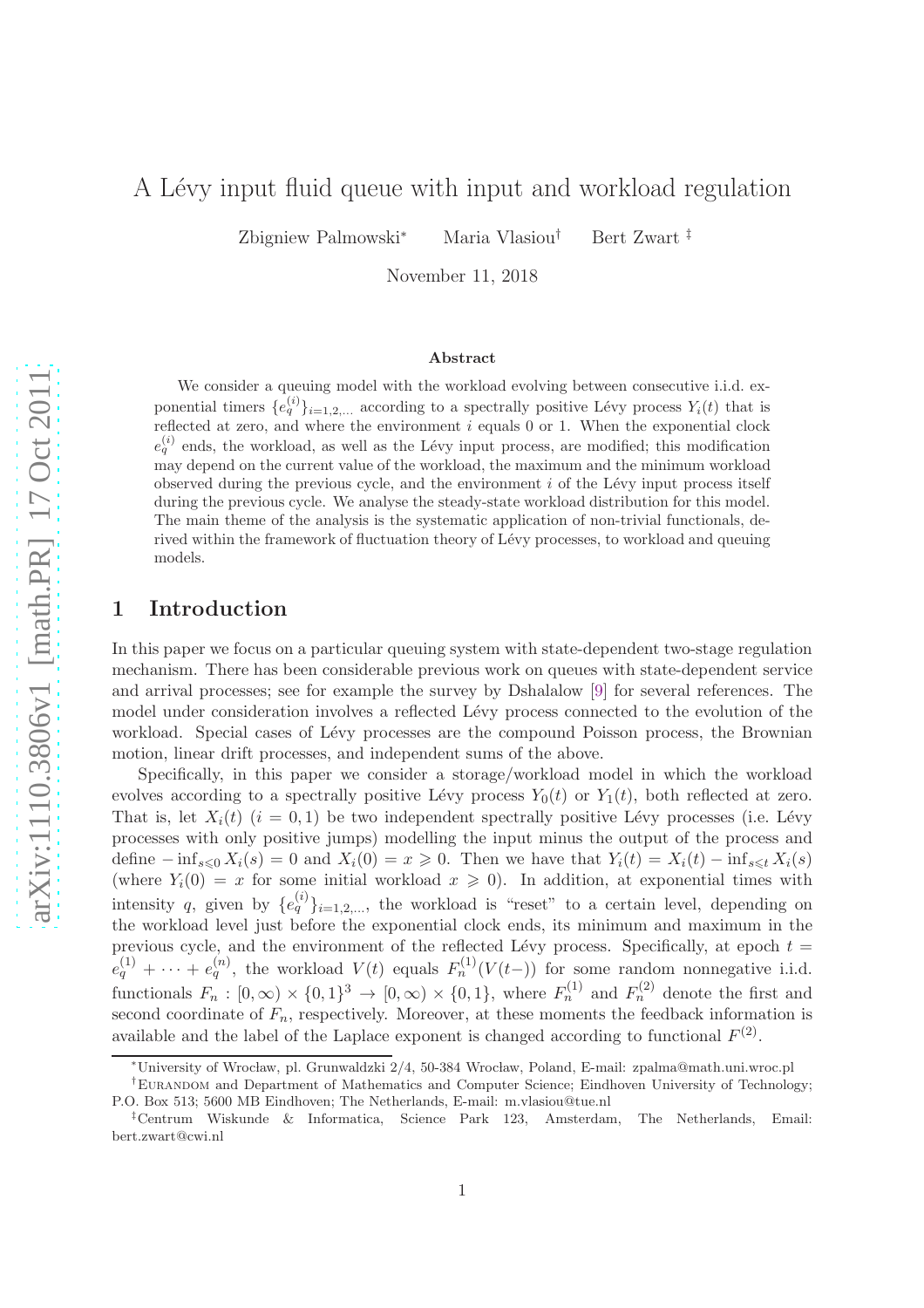This model unifies and extends several related models in various directions. First, in a previous paper [\[21\]](#page-16-0), we considered the case where  $X_0 = X_1$ , and where the workload correction depended on the current workload only. Second, if  $X_0 = X_1 = X$  is a compound Poisson process and if  $F_n$  is the identity function, then our model reduces to the workload process of the  $M/G/1$ queue. Next, Kella et al. [\[14\]](#page-15-1) considered a model with workload removal, which fits into our model by taking  $F_n(x) = 0$  and by letting the spectrally positive Lévy process  $X_0 = X_1 = X$ be a Brownian motion superposed with an independent compound Poisson component. Our work is also related to papers [\[3,](#page-15-2) [4\]](#page-15-3), who considered the adaptation of the Laplace exponent of the input process at the moments when the workload process crosses level  $K$ . Bekker et al. [\[4\]](#page-15-3) analysed also the adaptation of the process at Poisson instants but without the possibility of additional regulation at these moments and without taking into account the supremum of the workload process between exponential timers.

The model we consider can be also seen as a Lévy-driven queue. Queues and Lévy processes have received significant attention recently, as described in the excellent survey by Dębicki and Mandjes [\[8\]](#page-15-4). Indeed, a point of this paper is that one can use the joint law of a reflected Lévy process at an exponential time as well as it supremum and infimum to effectively analyse queuing and inventory models where specific workload corrections take place based on whether an extremely high and/or low workload has been reached since the previous point of inspection. We discuss several examples to illustrate this point. In addition, we derive two types of qualitative results. We prove stability by showing that an embedded Markov chain is Harris recurrent. The proof involves analysing the two-step transition kernel. In addition, we consider the tail behavior of the invariant distribution, building on results in [\[21\]](#page-16-0). The examples for which we analyse the entire distribution are, respectively, a clearing-type model, a model related to the TCP protocol, and an inventory model.

The paper is organised as follows. In Section [2](#page-1-0) we demonstrate model we deal with. In Section [3](#page-3-0) we introduce a few basic facts concerning spectrally positive Lévy processes. In Section [4](#page-6-0) we consider the embedded workload process and derive a recursive equation for its stationary distribution. By the PASTA property this determines the steady-state workload distribution. Later on, in Section  $5$  we present some special cases. Finally, in Section  $6$  we focus on the tail behaviour of the steady-state workload.

# <span id="page-1-0"></span>2 Model description

We consider a Lévy input model, with the additional feature that at exponential  $(q)$  times both the input process and the workload can be corrected.

Let  $e_q^{(i)}$  be an i.i.d. sequence of exponential  $(q)$  random variables. Let  $S_n = e_q^{(1)} + \cdots + e_q^{(n)}$ , and let  $N(t) = \max\{n : S_n \leq t\}$  be a Poisson process with rate q. At times  $S_n, n \geq 1$ , inspection takes place by a controller, who can decide to change the workload input for the interval  $[S_n, S_{n+1}),$  as well as the workload level itself. In any given interval  $[S_n, S_{n+1}),$  the workload process  $V(t)$  is driven by a spectrally positive Lévy process with Laplace exponent  $\psi_0$ or  $\psi_1$ , depending on the choice of the controller at time  $S_n$ .

Apart from the workload level  $V(t)$ , the choice of the controller can depend on the following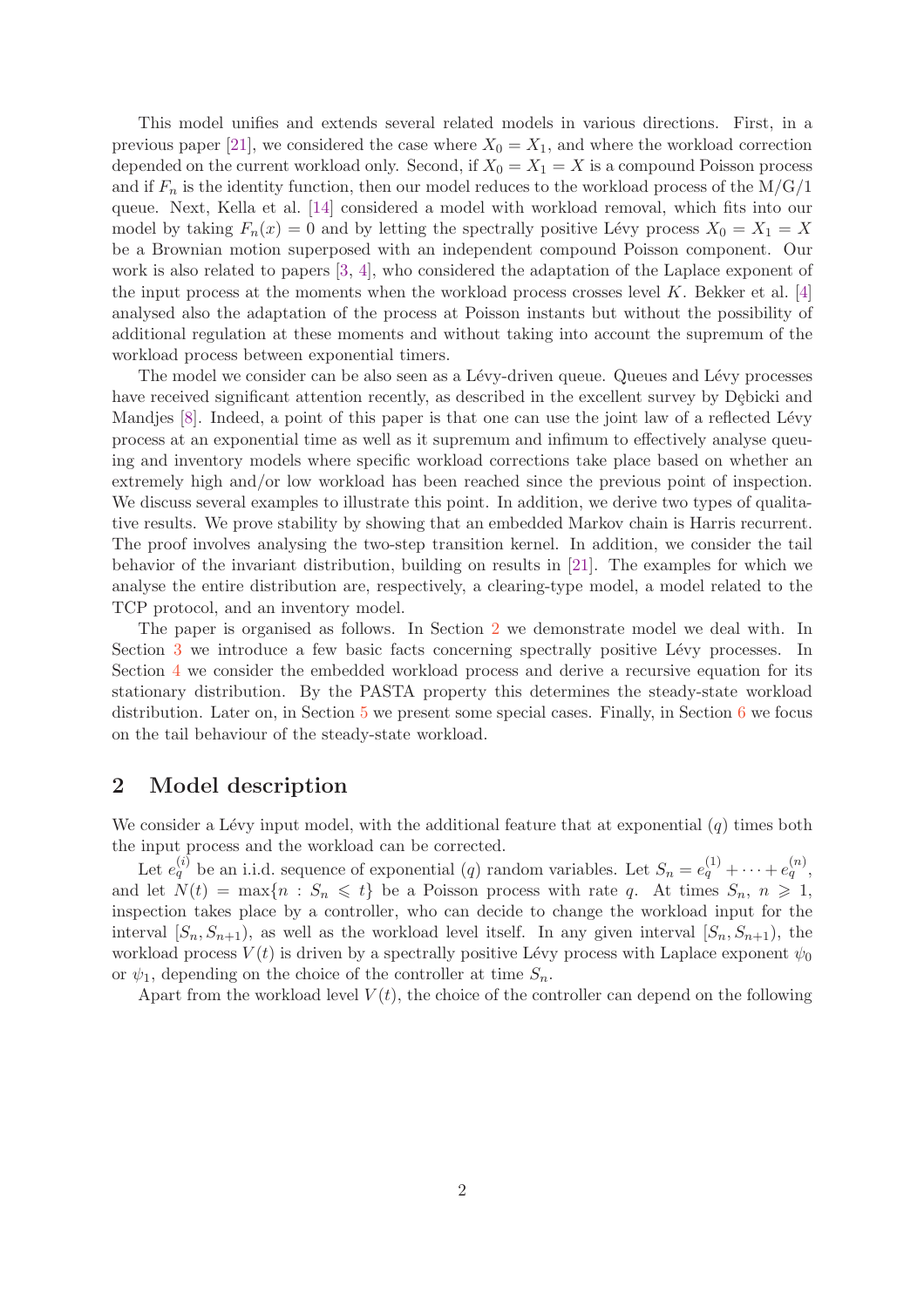quantities: let  $K$  and  $L$  be two constants, called the upper and lower threshold and define

$$
J_S(t) = \mathbb{1}(\sup_{r \in [S_{N(t)}, t)} V(r) \ge K),
$$
  
\n
$$
J_I(t) = \mathbb{1}(\inf_{r \in [S_{N(t)}, t)} V(r) \le L),
$$
  
\n
$$
J_E(t) \in \{0, 1\},
$$
  
\n
$$
W(t) = (V(t), J_S(t), J_I(t), J_E(t))
$$

During  $[S_n, S_{n+1}), V(t)$  is driven by a spectrally positive Lévy process with exponent  $\psi_{J_E(t)}$ . At time  $S_{n+1}$ –, the workload level and the input process are modified according to a random function  $F_{n+1} : [0, \infty) \times \{0, 1\}^3 \to [0, \infty) \times \{0, 1\}$ , where  $F_{n+1}^{(1)}$  and  $F_{n+1}^{(2)}$  denote the first and second coordinate of  $F_{n+1}$ , respectively. Specifically, the workload at time  $S_{n+1}$  becomes

$$
V(S_{n+1}) = F_{n+1}^{(1)}(W(S_{n+1}-)),
$$

and the Laplace exponent of the Lévy input process  $J_E(S_{n+1})$  becomes

$$
J_E(S_{n+1}) = F_{n+1}^{(2)}(W(S_{n+1}-)).
$$

The idea of the analysis is as follows. We are interested in the steady state distribution of the process we have just defined. By PASTA, it suffices to analyse the embedded Markov chain  $W_n = W(S_n-) =: (U_n, J_n)$  with  $J_n = (J_S(S_n-), J_I(S_n-), J_E(S_n-))$   $(n \geq 1)$ . Thus,  $U_n = V(S_n-)$ . The transition kernel of this Markov chain can be computed by building on various recent results on reflected spectrally one-sided Lévy processes. The next section will focus on this.

The remainder of this section mentions some illustrative examples of the function  $F \stackrel{d}{=} F_1$ . Let  $u \geq 0$  and  $\overline{j} = (j_1, j_2, j_3)$ . Examples on how one may change the workload are:

- 1.  $F^{(1)}(u, \bar{j}) = B_{\bar{j}}$  (this includes clearing models, where  $B_{\bar{j}} = 0$ , considered in Kella et al. [\[14\]](#page-15-1));
- 2.  $F^{(1)}(u, \bar{j}) = u + B_{\bar{j}}$  (inventory models where additional goods are ordered, for example R units are ordered if the inventory has dropped below a specific value L, leading to  $B_{\bar{i}} = R \cdot \mathbb{1}(j_2 = 1));$
- 3.  $F^{(1)}(u, \bar{j}) = (B_{\bar{j}} u)^+$  (considered in Vlasiou & Palmowski [\[21\]](#page-16-0));
- 4.  $F^{(1)}(u, \bar{j}) = u \cdot \mathbb{1}(j_2 = 0) + R \cdot \mathbb{1}(j_2 = 1)$  (set inventory to level R if it drops below L and do nothing otherwise).

Examples one could think of for the second coordinate are of the type that input is slowed down when a high level is reached, and/or speed up when a low level is reached. Suppose that  $Y_1(t)$ represents a high input with respect to  $Y_0(t)$ . Then, examples of how to modify the second coordinate are:

- 1.  $F^{(2)}(u, j_1, 1, j_3) = 1$ ,  $F^{(2)}(u, j_1, 0, j_3) = 0$  (choose high input if the workload was below L and choose low input otherwise);
- 2.  $F^{(2)}(u,1,j_2,j_3) = 0, F^{(2)}(u,0,j_2,j_3) = 1$  (choose high input if the workload did not exceed  $K$  and choose low input otherwise);
- 3.  $F^{(2)}(u, j_1, j_2, j_3) = \mathbb{1}(u \lt K)$  (choose high input iff the workload was less than K);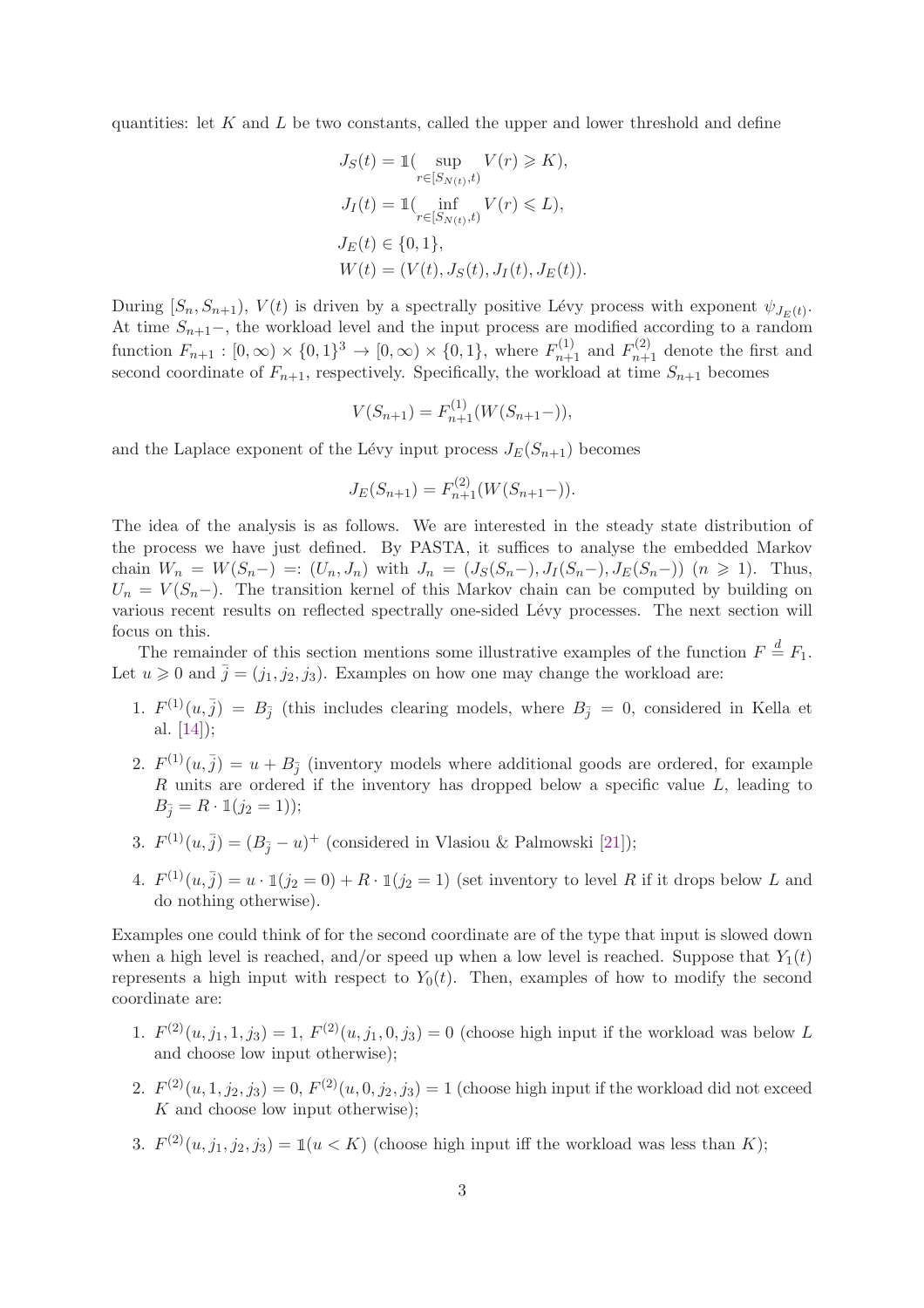4.  $F^{(2)}(u, j_1, j_2, j_3) = j_3$  (never change environment).

In Section [5,](#page-8-0) we investigate a subset of these combinations. Additionally, we consider the case  $F^{(1)}(u, \bar{j}) = \delta u$  (TCP). Further examples can be found in the literature, in particular in [\[3,](#page-15-2) [4\]](#page-15-3). Note that in some of the models considered in those papers, the workload is adapted instantaneously when a high level is reached, rather than after an exponential time. In principle one could recover such results from our model by letting  $q \to \infty$ .

# <span id="page-3-0"></span>3 Preliminaries on Lévy processes

Let  $X_i(\cdot)$ ,  $i = 0, 1$ , be two spectrally positive Lévy processes. Throughout this paper we exclude the case where the Lévy processes  $X_i$  have monotone paths. Let the dual process of  $X_i(t)$  be given by  $\hat{X}_i(t) = -X_i(t)$ . The process  $\{\hat{X}_i(s), s \leq t\}$  is a spectrally negative Lévy process and has the same law as the time-reversed process  $\{X_i((t-s)-)-X_i(t), s \leq t\}$ . Following standard conventions, let  $\underline{X}_i(t) = \inf_{s \leq t} X_i(s)$ ,  $\overline{X}_i(t) = \sup_{s \leq t} X_i(s)$  and similarly  $\underline{\hat{X}}_i(t) = \inf_{s \leq t} \hat{X}_i(s)$ , and  $\hat{X}_i(t) = \sup_{s \le t} \hat{X}_i(s)$ . One can readily see that the processes  $Y_i(t) = X_i(t) - \underline{X}_i(t)$  (for  $Y_i(0) = 0$ ) and  $\overline{X_i}(t)$  (where  $X_i(0) = 0$ ) have the same distribution; see e.g. Kyprianou [\[15,](#page-15-5) Lemma 3.5, p. 74]. Moreover,

$$
-\underline{X}_i(t) \stackrel{\mathcal{D}}{=} \overline{\hat{X}}_i(t), \qquad \overline{X}_i(t) \stackrel{\mathcal{D}}{=} -\underline{\hat{X}}_i(t).
$$

Since the jumps of  $\hat{X}_i$  are all non-positive, the moment generating function  $E[e^{\theta \hat{X}_i(t)}]$  exists for all  $\theta \geq 0$  and is given by  $E[e^{\theta \hat{X}_i(t)}] = e^{t\psi_i(\theta)}$ . The Laplace exponent  $\psi_i(\theta)$  is well defined at least on the positive half-axis where it is strictly convex with the property that  $\lim_{\theta\to\infty}\psi_i(\theta)$  $+\infty$ . Moreover,  $\psi_i$  is strictly increasing on  $[\Phi_i(0), \infty)$ , where  $\Phi_i(0)$  is the largest root of  $\psi_i(\theta)$  = 0. We shall denote the right-inverse function of  $\psi_i$  by  $\Phi_i : [0, \infty) \to [\Phi(0), \infty)$ .

Denote by  $\sigma_i$  the Gaussian coefficient and by  $\nu_i$  the Lévy measure of  $\hat{X}_i$  (note that  $\sigma_i$  is also a Gaussian coefficient of  $X_i$  and that  $\Pi_i(A) = \nu_i(-A)$  is a jump measure of  $X_i$ ). Throughout this paper we assume that the following (regularity) condition is satisfied:

<span id="page-3-1"></span>
$$
\sigma_i > 0 \quad \text{or} \quad \int_{-1}^0 x \nu_i(\mathrm{d}x) = \infty \quad \text{or} \quad \nu_i(\mathrm{d}x) << \mathrm{d}x \tag{3.1}
$$

for  $i = 0, 1$ , where  $<< dx$  means absolutely continuity with respect to the Lebesgue measure. Finally,  $P_{i,x}$  denotes the probability measure P under the condition that  $J_E(0) = i$  for the label process  $J_E$ ,  $X_i(0) = x$ , and  $E_{i,x}$  indicates the expectation with respect to  $P_{i,x}$ . If  $X_i(0) = 0$  we will skip the subscript  $x$ .

#### 3.1 Scale functions

For  $q \ge 0$  and  $i = 0, 1$ , there exists a function  $W_i^{(q)}$  $i_i^{(q)}:[0,\infty) \to [0,\infty)$ , called the *q-scale function*, that is continuous and increasing with Laplace transform

$$
\int_0^\infty e^{-\theta y} W_i^{(q)}(y) dy = (\psi_i(\theta) - q)^{-1}, \qquad \theta > \Phi_i(q). \tag{3.2}
$$

The domain of  $W_i^{(q)}$  $i^{(q)}$  is extended to the entire real axis by setting  $W_i^{(q)}$  $i^{(q)}(y) = 0$  for  $y < 0$ . We mention here some properties of the function  $W_i^{(q)}$  $i^{(q)}$  that have been obtained in the literature which we will need later on.

On  $(0, \infty)$  the function  $y \mapsto W_i^{(q)}$  $i^{(q)}(y)$  is right- and left-differentiable and, as shown in [\[18\]](#page-16-1), under condition [\(3.1\)](#page-3-1), it holds that  $y \mapsto W_i^{(q)}$  $i^{(q)}(y)$  is continuously differentiable for  $y > 0$ .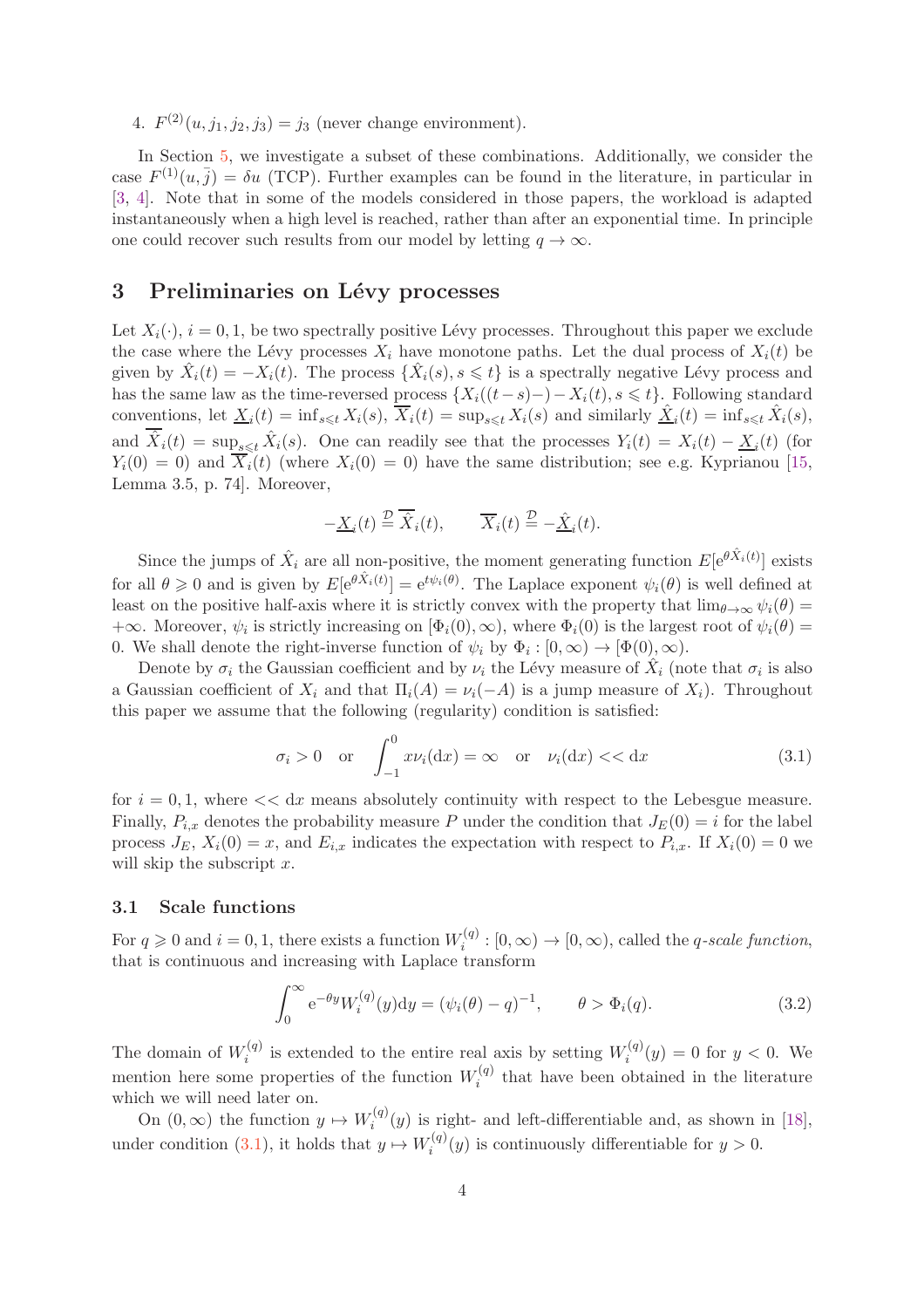Closely related to  $W_i^{(q)}$  $z_i^{(q)}$  is the function  $Z_i^{(q)}$  $i^{(q)}$  given by

$$
Z_i^{(q)}(y) = 1 + q \int_0^y W_i^{(q)}(z) dz.
$$

The name "q-scale function" for  $W_i^{(q)}$  $z_i^{(q)}$  and  $Z_i^{(q)}$  $i^{(q)}$  is justified as these functions are harmonic for the process  $\hat{X}$  killed upon entering  $(-\infty, 0)$ . Here, we give a few examples of scale functions. For a large number of examples of scale functions see e.g. Chaumont et al. [\[7\]](#page-15-6), Hubalek and Kyprianou [\[13\]](#page-15-7), Kyprianou and Rivero [\[17\]](#page-16-2).

**Example 1.** If  $X(t) = X_1(t) = X_2(t) = \sigma B(t) - \mu t$  is a Brownian motion with drift  $\mu$  (a standard model for small service requirements) then

$$
W^{(q)}(x) = W_1^{(q)}(x) = W_2^{(q)}(x) = \frac{1}{\sigma^2 \delta} [e^{(-\omega + \delta)x} - e^{-(\omega + \delta)x}],
$$

where  $\delta = \sigma^{-2} \sqrt{\mu^2 + 2q\sigma^2}$  and  $\omega = \mu/\sigma^2$ .

<span id="page-4-2"></span>Example 2. Suppose

<span id="page-4-0"></span>
$$
X(t) = X_1(t) = X_2(t) = \sum_{i=1}^{N(t)} \sigma_i - pt,
$$
\n(3.3)

where p is the speed of the server and  $\{\sigma_i\}$  are i.i.d. service times that are coming according to the Poisson process  $N(t)$  with intensity  $\lambda$ . We assume that all  $\sigma_i$  are exponentially distributed with mean  $1/\mu$ . Then  $\psi(\theta) = p\theta - \lambda \theta/(\mu + \theta)$  and the scale function of the dual  $W^{(q)} = W_1^{(q)} = W_2^{(q)}$ 2 is given by

<span id="page-4-1"></span>
$$
W^{(q)}(x) = p^{-1} \left( A_{+} e^{q^{+}(q)x} - A_{-} e^{q^{-}(q)x} \right),
$$
\n(3.4)

where  $A_{\pm} = \frac{\mu + q^{\pm}(q)}{q^+(q) - q^-}$  $\frac{\mu+q^{\perp}(q)}{q^+(q)-q^-(q)}$  with  $q^+(q) = \Phi(q)$  and  $q^-(q)$  is the smallest root of  $\psi(\theta) = q$ :

$$
q^{\pm}(q) = \frac{q + \lambda - \mu p \pm \sqrt{(q + \lambda - \mu p)^2 + 4pq\mu}}{2p}.
$$

#### 3.2 Fluctuation identities

The functions  $W_i^{(q)}$  $z_i^{(q)}$  and  $Z_i^{(q)}$  $i^{(q)}$   $(i = 0, 1)$  play a key role in the fluctuation theory of reflected processes as shown by the following identity (see Bertoin [\[5,](#page-15-8) Th. VII.4 on p. 191 and (3) on p. 192] or Kyprianou and Palmowski [\[16,](#page-15-9) Th. 5]).

Lemma 3.1. *For*  $\alpha > 0$ ,

$$
E\left(e^{-\alpha \overline{X}_i(e_q)}\right) = \frac{q(\alpha - \Phi_i(q))}{\Phi_i(q)\left(\psi_i(\alpha) - q\right)} ,
$$

*which is equivalent to*

$$
P(\overline{X}_i(e_q) \in dx) = \frac{q}{\Phi_i(q)} W_i^{(q)}(dx) - qW_i^{(q)}(x)dx, \qquad x > 0.
$$

*Moreover,*  $-\underline{X}_i(e_q)$  *follows an exponential distribution with parameter*  $\Phi(q)$ *.*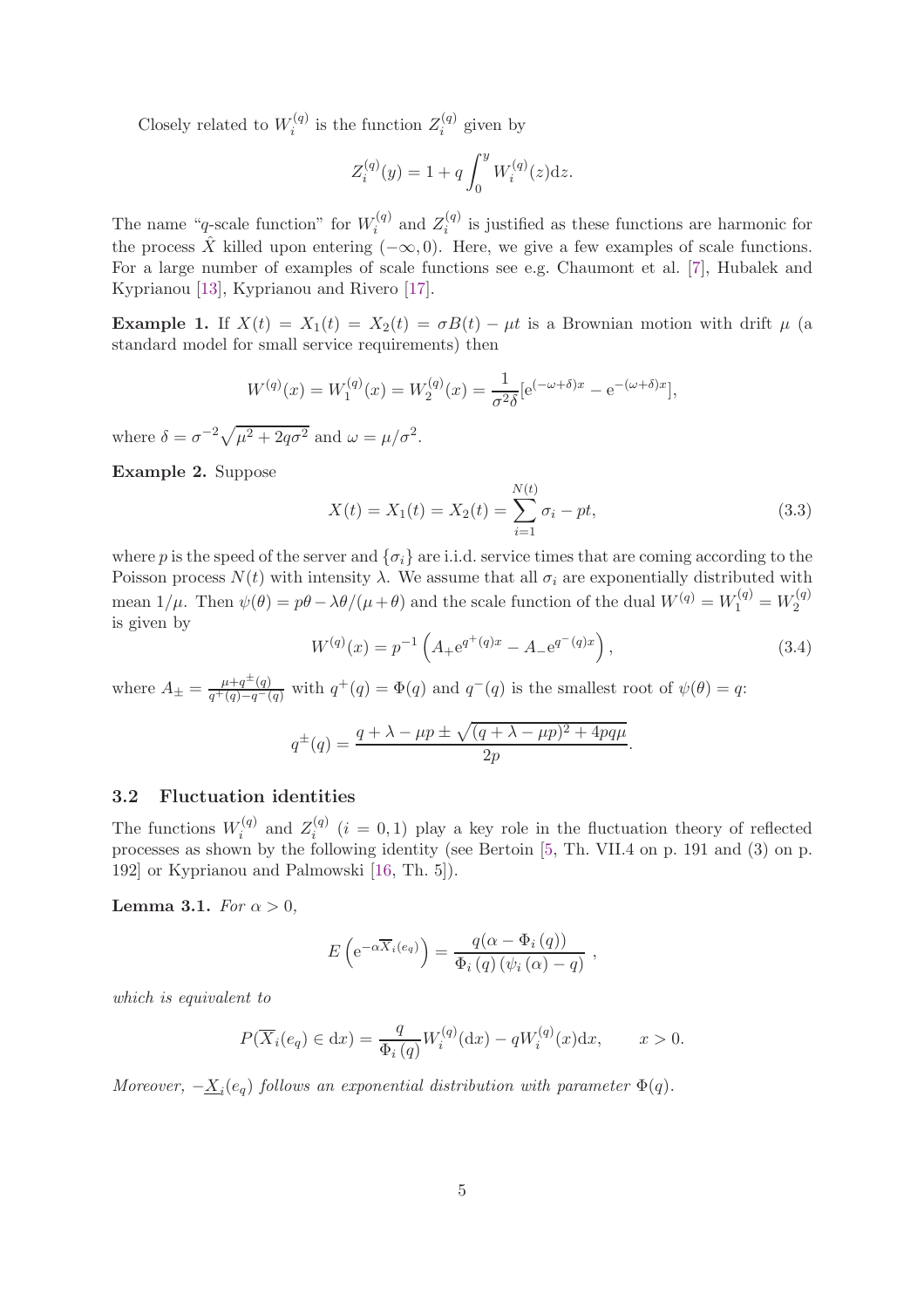Let  $\tau_i^0 = \inf\{t \geq 0 : X_i(t) < 0\}$ . The q-scale function gives also the density  $r_i^{(q)}$  $i^{(q)}(x,y) =$  $R_i^{(q)}$  $i^{(q)}(x, dy)/dy$  of the q-potential measure

<span id="page-5-1"></span>
$$
R_i^{(q)}(x, dy) := \int_0^\infty e^{-qt} P_{i,x}(X_i(t) \in dy, \tau_i^0 > t) dt
$$
\n(3.5)

of the process  $X_i$  killed on exiting  $[0,\infty)$  when initiated from x; see also Pistorius [\[22\]](#page-16-3) and Palmowski and Vlasiou [\[21\]](#page-16-0).

<span id="page-5-0"></span>Lemma 3.2. *Under* [\(3.1\)](#page-3-1)*, we have that*

$$
r_i^{(q)}(x,y) = \int_{[(x-y)^+,x]} e^{-\Phi_i(q)z} \left[ W_i^{(q)'}(y-x+z) - \Phi_i(q) W_i^{(q)}(y-x+z) \right] dz.
$$

Remark. Lemma [3.2](#page-5-0) and similar results can be proven without the assumption made in [\(3.1\)](#page-3-1), but at the cost of more complex expressions. We would have to use  $(3.5)$  instead of the much nicer form for  $r_i^{(q)}$  $\int_i^{(q)} (x, y) dy.$ 

Lemma  $3.2$  implies the following useful formula describing the density of the reflected Lévy process at an exponential time, which is taken from [\[21,](#page-16-0) Lemma 3.1].

**Lemma 3.3.** *We have that*  $P_{i,x}(Y_i(e_q) \in dy) = h_i(x, y)dy + e^{-\Phi(q)x}W_i^{(q)}$  $\delta_i^{(q)}(0)\delta_0(\mathrm{d}y)$ , where

$$
h_i(x,y) = qr_i^{(q)}(x,y) + e^{-\Phi_i(q)x} \left[ \frac{q}{\Phi_i(q)} W_i^{(q)\prime}(y) - qW_i^{(q)}(y) \right],
$$

and where  $r_i^{(q)}$  $i_j^{(q)}(x, y)$  *is given in Lemma [3.2.](#page-5-0)* 

We need an extension of this result, proved by Pistorius [\[22,](#page-16-3) Th. 1(ii), p. 99].

Lemma 3.4. *Under* [\(3.1\)](#page-3-1)*, we have that*

$$
P_{i,x}(Y_i(e_q) \in dy, \sup_{s \le e_q} Y_i(s) \le K) = q \left\{ h_{i,K}^{(q)}(x,0) \delta_0(\mathrm{d}y) + h_{i,K}^{(q)}(x,y) \mathrm{d}y \right\}
$$

*for*

$$
h_{i,K}^{(q)}(x,y) = W_i^{(q)}(K-x) \frac{W_i^{(q)\prime}(y)}{W_i^{(q)\prime}(K)} - W_i^{(q)}(y-x).
$$

We also need the following expression for the joint law of the reflected process and its infimum, which follows directly from Lemma [3.2](#page-5-0) (after shifting the trajectory downwards by  $L$ ).

**Lemma 3.5.** *Under* [\(3.1\)](#page-3-1)*, we have that, for*  $x, y \geq L$ *,* 

$$
P_{i,x}(Y_i(e_q) \in dy, \inf_{s \le e_q} Y_i(s) > L) = qr_i^{(q)}(x - L, y - L)dy.
$$

We are now ready to provide the formulae that will be crucial in our analysis in the next sections.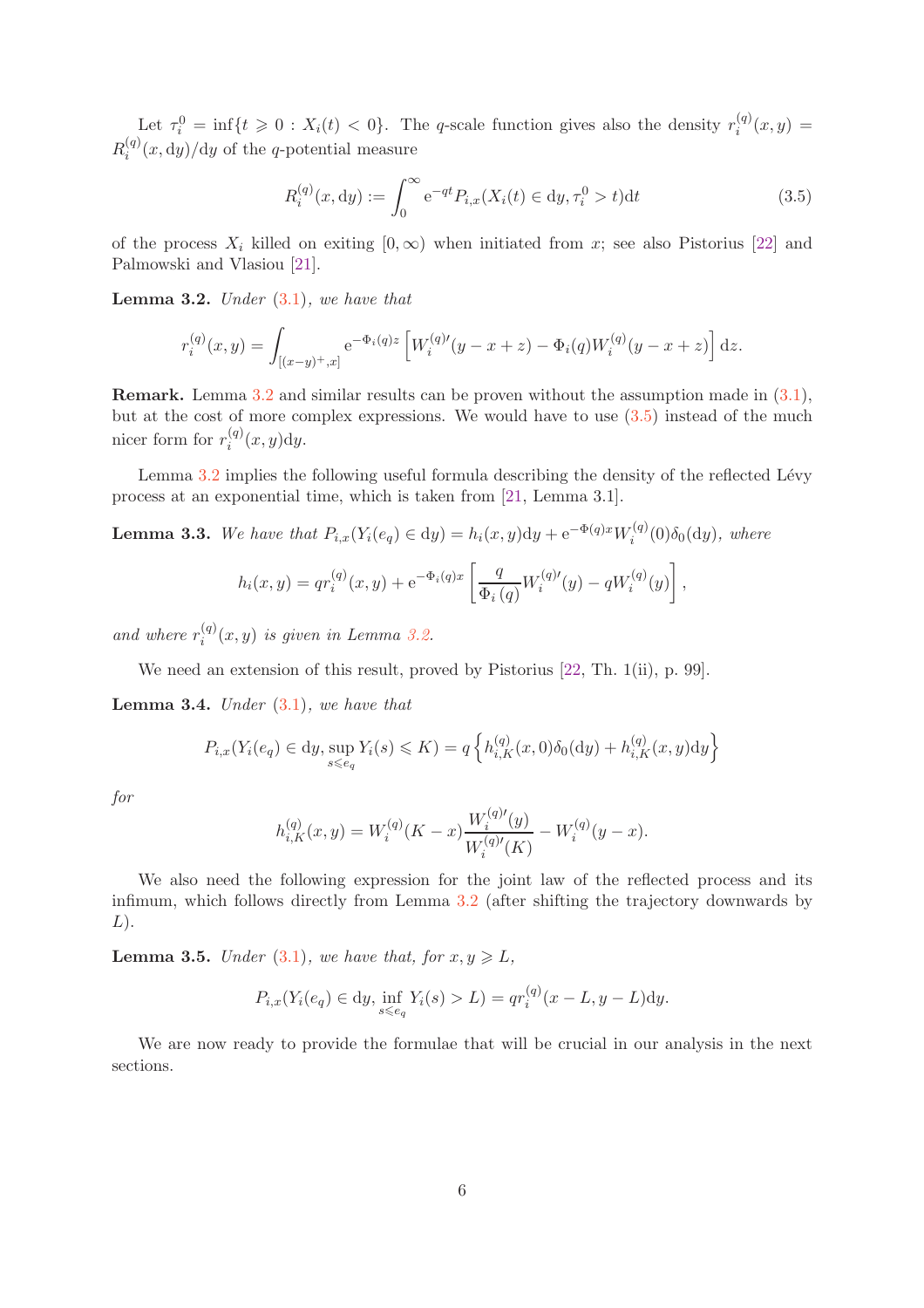<span id="page-6-3"></span>Lemma 3.6. *Under* [\(3.1\)](#page-3-1)*, we have that:*

<span id="page-6-1"></span>
$$
\kappa_{0,0,i}(x,dy) := P_{i,x}(Y_i(e_q) \in dy, \sup_{s \leq e_q} Y_i(s) \leq K, \inf_{s \leq e_q} Y_i(s) > L)
$$
\n
$$
= q \left[ \frac{W_i^{(q)}(K - x)W_i^{(q)}(y - L)}{W_i^{(q)}(K - L)} - W_i^{(q)}(y - x) \right] dy, \tag{3.6}
$$
\n
$$
\kappa_{0,1,i}(x,dy) := P_{i,x}(Y_i(e_q) \in dy, \sup_{s \leq e_q} Y_i(s) \leq K, \inf_{s \leq e_q} Y_i(s) \leq L)
$$
\n
$$
= q \left[ h_{i,K}^{(q)}(x,0)\delta_0(dy) + h_{i,K}^{(q)}(x,y)dy \right] - \kappa_{0,0,i}(x,dy),
$$
\n
$$
\kappa_{1,0,i}(x,dy) := P_{i,x}(Y_i(e_q) \in dy, \sup_{s \leq e_q} Y_i(s) > K, \inf_{s \leq e_q} Y_i(s) > L)
$$
\n
$$
= qr_i^{(q)}(x - L, y - L)dy - \kappa_{0,0,i}(x,dy),
$$
\n
$$
\kappa_{1,1,i}(x,dy) := P_{i,x}(Y_i(e_q) \in dy, \sup_{s \leq e_q} Y_i(s) > K, \inf_{s \leq e_q} Y_i(s) \leq L)
$$
\n
$$
= h_i(x,y)dy + e^{-\Phi(q)x}W_i^{(q)}(0)\delta_0(dy) - \sum_{k,l=0}^{k,l} \kappa_{k,l,i}(x,dy).
$$
\n(A.11)

*Proof.* Equality [\(3.6\)](#page-6-1) follows from [\[22,](#page-16-3) Eq. (13)] and [\[23\]](#page-16-4). The other three identities follow from the law of total probability and application of the previous lemmas.  $\Box$ 

# <span id="page-6-0"></span>4 Equilibrium distribution of the embedded process

Recall that  $U_n = V(S_n-)$  and that  $J_n = (J_S(S_n-), J_I(S_n-), J_E(S_n-))$  and define  $(U, J)$  as the weak limit of  $(U_n, J_n)$ , assuming it exists and that it is unique. The main goal is to derive an expression for the distribution of  $(U, J)$ . To this end, we define the transform  $v_{\overline{j}}(s) =$  $E[e^{-sU}I(J=\overline{j})]$ . We now derive an equation for this transform:

$$
v_{\bar{l}}(s) = \sum_{\bar{j} \in \{0,1\}^3} \int_{x=0}^{\infty} E_x \left[ e^{-sY_{l_3}(e_q)}, J_S(e_q-) = l_1, J_I(e_q-) = l_2 \right] P(F(U, J) \in dx, l_3; J = \bar{j})
$$
  

$$
= \sum_{\bar{j} \in \{0,1\}^3} \int_{x=0}^{\infty} \int_{y=0}^{\infty} \int_{u=0}^{\infty} e^{-sy} \kappa_{\bar{l}}(x, y) P(F(u, \bar{j}) \in (dx, l_3)) P(U \in du; J = \bar{j}). \tag{4.1}
$$

In the next section, we consider several examples for which it is possible to solve this set of equations. Of course, it helps if the q-scale function  $W^{(q)}$  is explicitly known, and in many cases (for example in the case of a Brownian motion superposed with a compound Poisson process with phase-type jumps), the  $q$ -scale function can be written as a sum of exponentials, allowing a tractable analysis (as illustrated by the first example in the next section).

Before we start looking for solutions, we first determine whether a solution actually exists, i.e. we discuss stability conditions. Let  $m_i$  be the drift of the Lévy process i. Recall that we assume that our Lévy processes are assumed not to be subordinators. The following assumptions are not the most general possible, but seem to cover most practical purposes, in particular the examples discussed later on. Assume there exists a constant  $M > 0$  and random pairs  $(A, B)$ such that for  $u \geqslant M$  and  $\overline{j} \in \{0,1\}^3$ :

<span id="page-6-2"></span>
$$
F^{(1)}(u,\overline{j}) \stackrel{\mathcal{D}}{\leq} Au + B =: F^{a}(u). \tag{4.2}
$$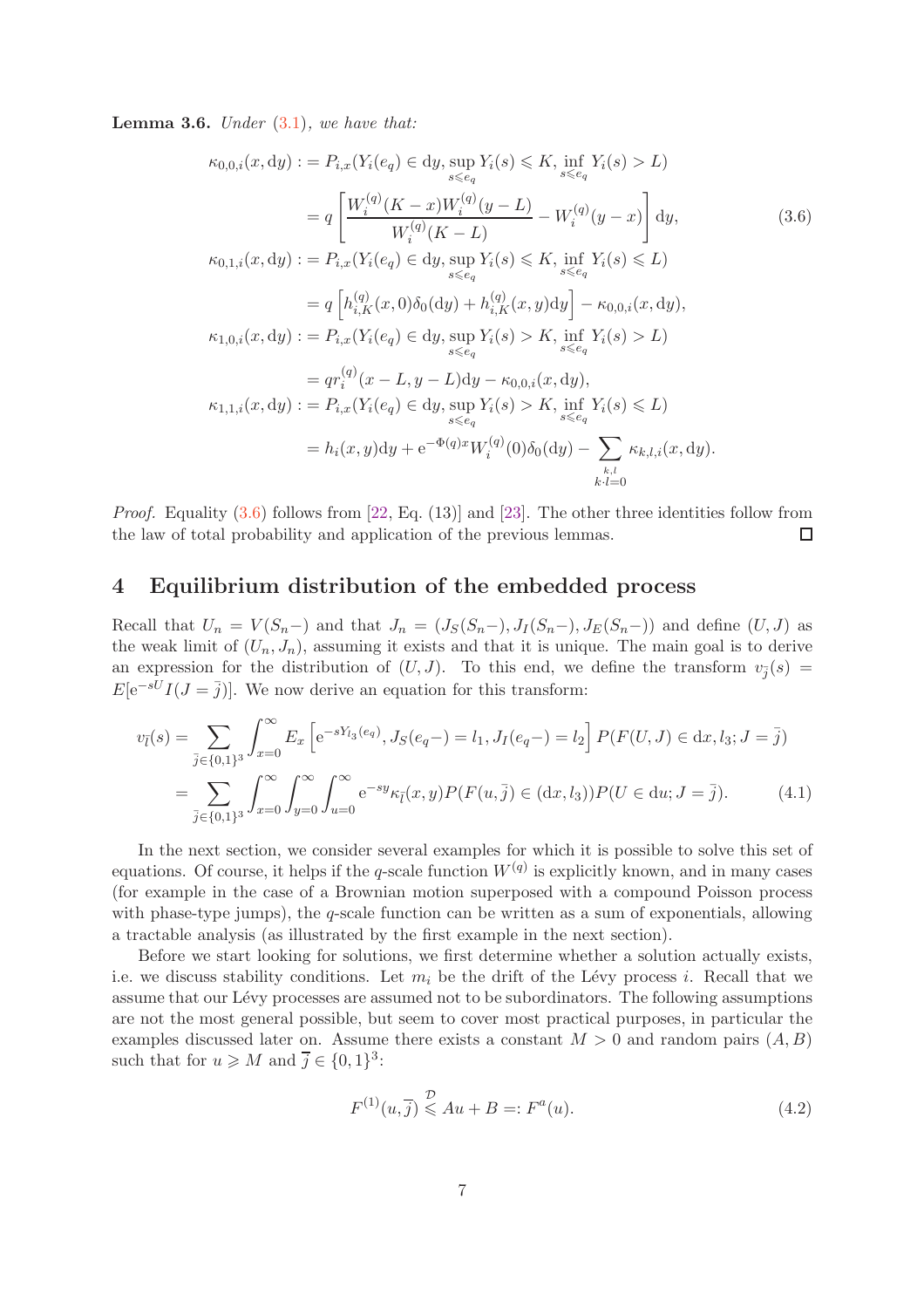Also assume that  $F^{(2)}(u, \overline{j}) = 0$  for  $u \geq N$  and finally, assume that there exists a random variable  $D_M$  such that

$$
F^{(1)}(u,\overline{j}) \overset{\mathcal{D}}{\leq} D_M, \qquad u \leq M, \quad i = 1,2, \quad \overline{j} \in \{0,1\}^3.
$$

**Theorem 4.1.** *Assume that neither*  $X_i(\cdot)$  *nor*  $-X_i(\cdot), i = 0, 1$  *are subordinators. Then the* distribution of  $(U_n, J_n)$  converges in total variation if one of the following conditions is satisfied:

- 1.  $E[\log A] < 0$ ,  $E[\log D_M] < \infty$  and  $E[\log B] < \infty$ ;
- 2.  $A = 1$ ,  $E[D_M] < \infty$  and  $E[B] + m_0/q < 0$ .

*Proof.* We shall show that the process  $W_n = (U_n, J_n)$  is a Harris chain. We focus on the first set of assumptions (the second set is similar, but easier).

Set  $\epsilon = -E[\log A]/2$ . Let  $M' > \max\{K, M\}$  be a constant with the following properties:  $E[\log(A + (B + \overline{X}_1(e_q))/x)] < -\epsilon$  if  $x > M'$ . Also, M' is chosen large enough such that  $P(X_i(e_q) \in (M', 2M')) > 0$  for  $i \in \{0, 1\}$ . Finally, M' is chosen large enough such that  $P(D_M < M') > 0.$ 

Define the set  $R = [0, M'] \times \{0, 1\} \times \{0, 1\} \times \{0, 1\}$ . The function  $f(u, \overline{j}) = \log u$  is a Lyapounov function for the Markov chain  $(U_n, J_n)$ . For  $u > M'$  we have

$$
E[f(U_1, J_1) | U_0 = u; J_0 = \overline{j}] - f(u, \overline{j}) \le E[\log(Au + B + \overline{X}_1(e_q))] - \log u
$$
  
= 
$$
E[\log(A + (B + \overline{X}_1(e_q))/u)] < -\epsilon.
$$

If we let  $D_M$  be independent of  $(A, B)$  and define  $D'_M = D_M + AM' + B$ , we see that

$$
F^{(1)}(u,\overline{j}) \overset{\mathcal{D}}{\leqslant} D'_M, \qquad u \geqslant M', \quad \overline{j} \in \{0,1\}^3.
$$

In addition,  $E[\log D'_{M}] < \infty$ . The above two considerations imply that the expected return time to R is finite so that R is recurrent. We construct a nontrivial measure  $Q$  and constant  $p$ such that

$$
P((U_2, J_2) \in F | (U_0, J_0) = (u, \overline{j})) \geqslant pQ(F), \qquad (u, \overline{j}) \in R,
$$

which together with the fact that  $R$  is recurrent implies Harris ergodicity, cf. [\[2,](#page-15-10) Th. VII 3.6]. We define Q as follows, for  $F = F_0 \times F_1 \times F_2 \times F_3 \subseteq [0, \infty) \times \{0, 1\}^3$ , we set

$$
Q(F) = P_0(Y_0(e_q) \in F_0, 1 \in \cap_{i=1}^3 F_i \mid \sup_{s < e_q} Y_0(s) \ge K).
$$

To construct p, we need to create an event that guarantees the lower bound. This will be the intersection of several consecutive events. First we make sure we are above level  $M'$  at the end of the first period so that the environment  $J_{2,E}$  is going to be equal to 0. The probability of this to happen is not smaller than  $\min_i P(X_i(e_q) \in (M', 2M'))$ . Second, given that  $U_0 \lt M$ , given the increase of  $X_i(e_q)$ , and given our assumptions on the boundedness of  $F^{(1)}$  we arrive at  $P(U_1 \in (M', 3M')) \ge P(D'_M < M') \min_i P(X_i(e_q) \in (M', 2M)) =: p_1$ . If  $U_1 > M'$ , then  $J_{2,E} = 1$  as required. Define now

$$
p_2 = P(A3M' + B < 4M')P_{4M'}(\inf_{s < e_q} Y_0(s) = 0)P_0(\sup_{s < e_q} Y_0(s) > K),
$$

i.e. we make sure that the workload process both hits  $0$  (in particular, downcrosses level  $L$ ) and upcrosses larger than K. Observe that  $p_2 > 0$  in view of the fact that neither the Lévy processes nor their duals are subordinators. Defining  $p = p_1p_2$  then completes the proof. The proof in the second case is similar, taking the Lyapounov function  $f(u, j) = u$ .  $\Box$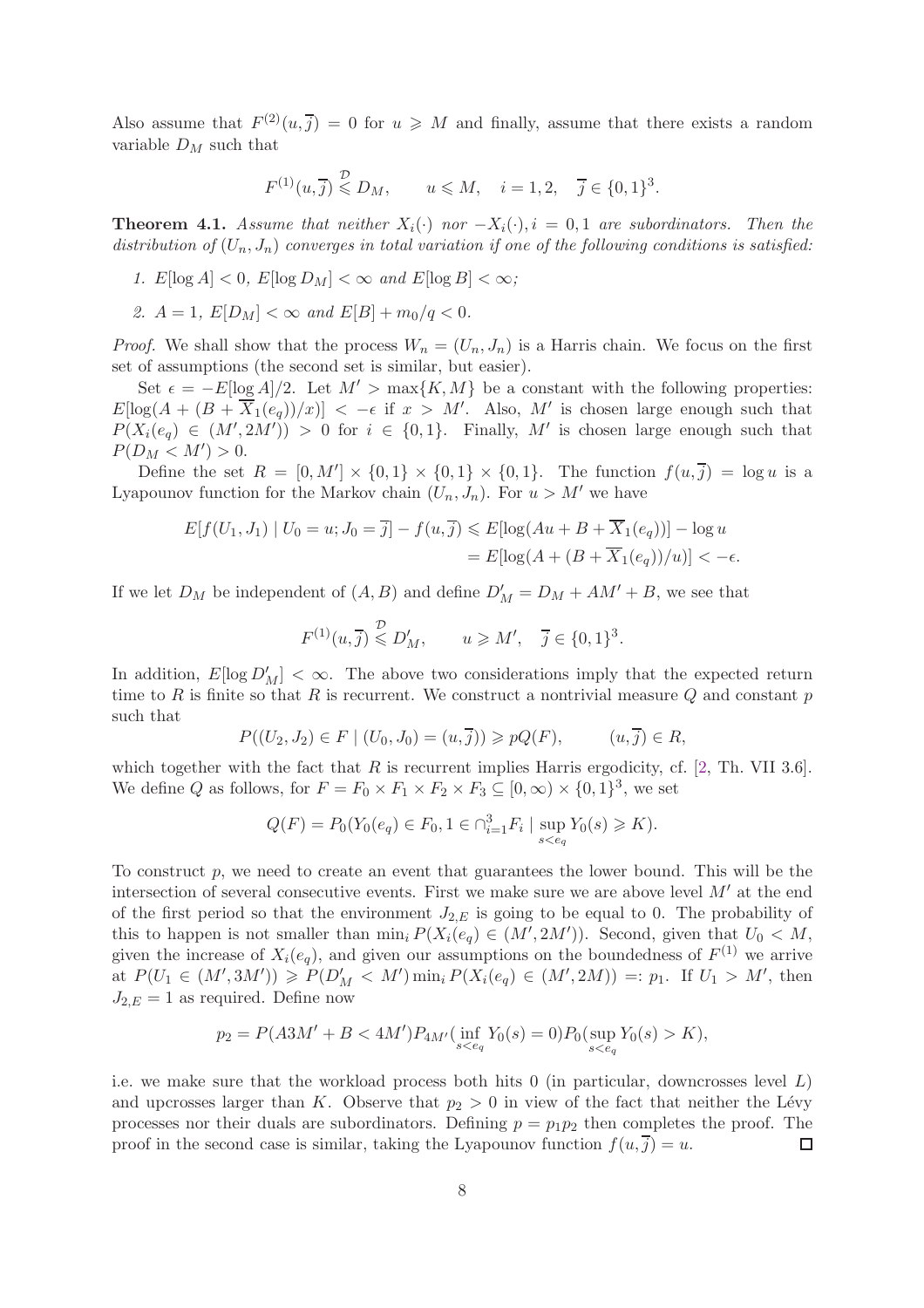This theorem does not yield optimal conditions, but it suffices for a large number of examples, and implies not only existence, but also uniqueness of the stationary distribution as well as convergence in total variation. Optimal conditions generally can be found for specific examples using standard techniques from the literature as surveyed for example in [\[11\]](#page-15-11).

### <span id="page-8-0"></span>5 Examples

We now turn to analysing a few specific examples.

#### 5.1 A generalised clearing model

We start with the following simple example. We compute the case where  $F^{(1)}$  is given by the first example we have listed in Section [2](#page-1-0) and  $F<sup>(2)</sup>$  is given by the second example. Namely, we consider the following functional:

$$
F(u, \bar{j}) = (B_{\bar{j}}, 1 - j_1),
$$

where we further assume that  $B_{\bar{j}}$  is exponentially distributed with rate  $\mu_{\bar{j}}$  and that the Lévy input processes are compound Poisson process with exponential jumps. In other words, when the supremum of the workload process during one cycle crossed level  $K$ , in the next cycle the input process will switch to the lower input process; otherwise we keep the regular input process in the next cycle. Notice that although we do not modify the input process based on the lower threshold L, we allow the correction  $F^{(1)}$  to depend on the whole environment  $(J<sub>S</sub>(t), J<sub>I</sub>(t), J<sub>E</sub>(t))$ , and thus also on the lower threshold. E.g., one may choose an exponential correction with a higher mean if the lower threshold has been crossed. The input processes are of the type  $(3.3)$ , and thus we have from  $(3.4)$  that scale functions of their duals are of the form

<span id="page-8-1"></span>
$$
W_i^{(q)}(x) = A_{i,1} e^{q_{i,1}x} + A_{i,2} e^{q_{i,2}x}
$$

for each process  $Y_i$ ,  $i = 0, 1$ , and where the appropriate constants  $A_{i,j}$  and  $q_{i,j}$  can be easily derived through minor modifications of the expressions in Example [2.](#page-4-2)

From  $(3.4)$  and  $(4.1)$  we have:

$$
v_{\bar{l}}(s) = \sum_{\substack{j_1=1-l_3 \ j_2,j_3}} \int_{x=0}^{\infty} P(B_{\bar{j}} \in dx) E_x \left[ e^{-sY_{l_3}(e_q)}, J_S(e_q-) = l_1, J_I(e_q-) = l_2 \right]
$$
  

$$
= \sum_{\substack{j_1=1-l_3 \ j_2,j_3}} \int_{x=0}^{\infty} \int_{y=0}^{\infty} e^{-sy} \kappa_{\bar{l}}(x, dy) P(B_{\bar{j}} \in dx) P(J = \bar{j}), \tag{5.1}
$$

where by definition  $v_{\bar{j}}(0) = P(J = \bar{j})$ . These equations are explicit in the sense that everything at the right-hand side is known. Since the corrections  $B_{\overline{i}}$  we consider are exponentially distributed, and the kernels  $\kappa_{\bar{l}}$  ultimately depend on the scale functions, which are again a sum of exponentials, the right-hand side reduces to simply integrating exponential functions. The computations, although lengthy, are straightforward. Below we give some intermediate key steps towards the final result.

Since the corrections may depend on the lower threshold, we need to compute all eight transforms  $v_{\bar{l}}$ , which reduces to computing the double integral at the right-hand side of  $(5.1)$ for all four kernels  $\kappa_{\bar{l}}$  from Lemma [3.6,](#page-6-3) and then computing the resulting equations at  $s = 0$  in order to determine the unknown probabilities  $P(J = \overline{j})$ . This procedure will result to a linear  $8 \times 8$  system which uniquely determines the unknown constants.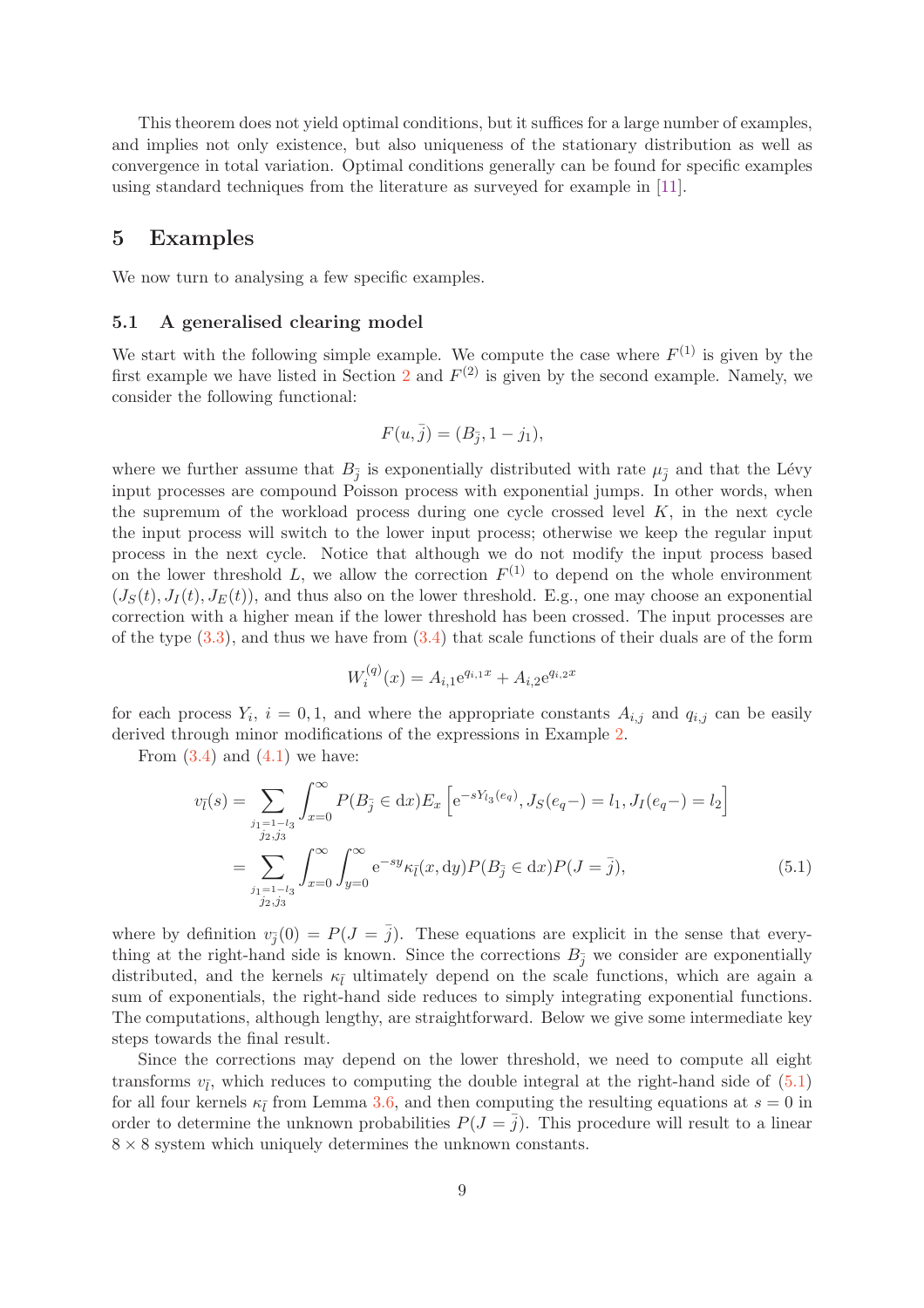For simplicity, define

$$
z_{\bar{l}}(s) = \int_{x=0}^{\infty} \int_{y=0}^{\infty} e^{-sy} \kappa_{\bar{l}}(x, dy) P(B_{\bar{j}} \in dx).
$$

We then have:

$$
z_{\bar{l}}(s) = \int_{x=L}^{K} \int_{y=L}^{K} e^{-sy} P(B_{\bar{j}} \in dx) q \left[ \frac{W_{l_3}^{(q)}(K-x)W_{l_3}^{(q)}(y-L)}{W^{(q)}_{l_3}(K-L)} - W_{l_3}^{(q)}(y-x) \right] dy;
$$

see also Lemma [3.6.](#page-6-3) Observe that in this case the two thresholds have not been crossed, which means that no mass is assigned outside  $[L, K]$ . Straightforward computations lead to

$$
z_{0,0,l_3}(s) = \sum_{i,m=1}^{2} A_{l_3,i} A_{l_3,m} \frac{q e^{-q_{l_3,i}L}}{W_{l_3}^{(q)}(K-L)} \frac{e^{-(s-q_{l_3,i})L} - e^{-(s-q_{l_3,i})K}}{s-q_{l_3,i}} \frac{e^{q_{l_3,m}K} \mu_{\tilde{j}}}{\mu_{\tilde{j}} + q_{l_3,m}} \times
$$
  
\n
$$
\left(e^{-(\mu_{\tilde{j}} + q_{l_3,m})L} - e^{-(\mu_{\tilde{j}} + q_{l_3,m})K}\right) - \sum_{n=1}^{2} \frac{q A_{l_3,n}}{s - q_{l_3,n}} \left[\frac{\mu_{\tilde{j}}}{\mu_{\tilde{j}} + q_{l_3,n}} \left(e^{-(s+\mu_{\tilde{j}})L} - e^{-(s-q_{l_3,n})L - (\mu_{\tilde{j}} + q_{l_3,n})K}\right) - \frac{\mu_{\tilde{j}}}{\mu_{\tilde{j}} + s} \left(e^{-(s+\mu_{\tilde{j}})L} - e^{-(s+\mu_{\tilde{j}})K}\right)\right].
$$

Likewise,

$$
z_{0,1,l_3}(s) = \sum_{i=1}^{2} \left[ A_{l_3,i} \frac{q\mu_{\tilde{j}}}{\mu_{\tilde{j}} + q_{l_3,i}} \frac{W_{l_3}^{(q)\prime}(0)}{W_{l_3}^{(q)\prime}(K)} \left[ e^{q_{l_3,i}K} - e^{-\mu_{\tilde{j}}K} \right] \right] + \frac{q}{W_{l_3}^{(q)\prime}(K)} \sum_{i,m=1}^{2} A_{l_3,i} A_{l_3,m} \left[ e^{q_{l_3,i}K} - e^{-\mu_{\tilde{j}}K} \right] \frac{\mu_{\tilde{j}}}{\mu_{\tilde{j}} + q_{l_3,i}} \frac{q_{l_3,m}}{s - q_{l_3,m}} \left[ 1 - e^{-(s - q_{l_3,m})K} \right] - \frac{q\mu_{\tilde{j}}}{W_{l_3}^{(q)\prime}(K)} \sum_{i,m=1}^{2} A_{l_3,i} A_{l_3,m} \left[ \frac{e^{q_{l_3,i}K} - e^{-(\mu_{\tilde{j}} + s)K}}{(s - q_{l_3,m})(\mu_{\tilde{j}} + q_{l_3,i} + s)} - \frac{e^{-(s - q_{l_3,i} - q_{l_3,m})K} - e^{-(\mu_{\tilde{j}} + s)K}}{(s - q_{l_3,m})(\mu_{\tilde{j}} + q_{l_3,i} + q_{l_3,m})} \right] - z_{0,0,l_3}(s)
$$

and

−

$$
z_{1,0,l_3}(s) = q\mu_{\bar{j}}e^{-(\mu_{\bar{j}}+s)L}\frac{s-\Phi_{l_3}(q)}{(\mu_{\bar{j}}+\Phi_{l_3}(q))(\mu_{\bar{j}}+s)}\sum_{i=1}^2 A_{l_3,i}\frac{q_{l_3,i}-\Phi_{l_3}(q)}{(s-q_{l_3,i})(s-\Phi_{l_3}(q))}-z_{0,0,l_3}(s).
$$

Finally,

$$
z_{1,1,l_3}(s) = \frac{\mu_{\tilde{j}}}{\mu_{\tilde{j}} + \Phi_{l_3}(q)} \left( W_{l_3}^{(q)}(0) + \frac{q}{\Phi_{l_3}(q)} \left( \frac{s}{\psi_{l_3}(s) - q} - W_{l_3}^{(q)}(0) \right) - \frac{q}{\psi_{l_3}(s) - q} \right) + \mu_{\tilde{j}} \sum_{i=1}^2 A_{l_3,i} \frac{q_{l_3,i} - \Phi_{l_3}(q)}{(\mu_{\tilde{j}} + s) (\mu_{\tilde{j}} + s + \Phi_{l_3}(q) - q_{l_3,i})} \left( \frac{q}{\mu_{\tilde{j}} + \Phi_{l_3}(q)} + \frac{1}{s} \right) - \sum_{\substack{m,n \in \{0,1\} \\ m,n = 0}} z_{m,n,l_3}(s).
$$

#### 5.2 A TCP-like control

In this subsection we consider the following situation: we take  $L = 0, K = \infty$  and have

$$
F^{(1)}(u,\overline{j}) = \delta u.
$$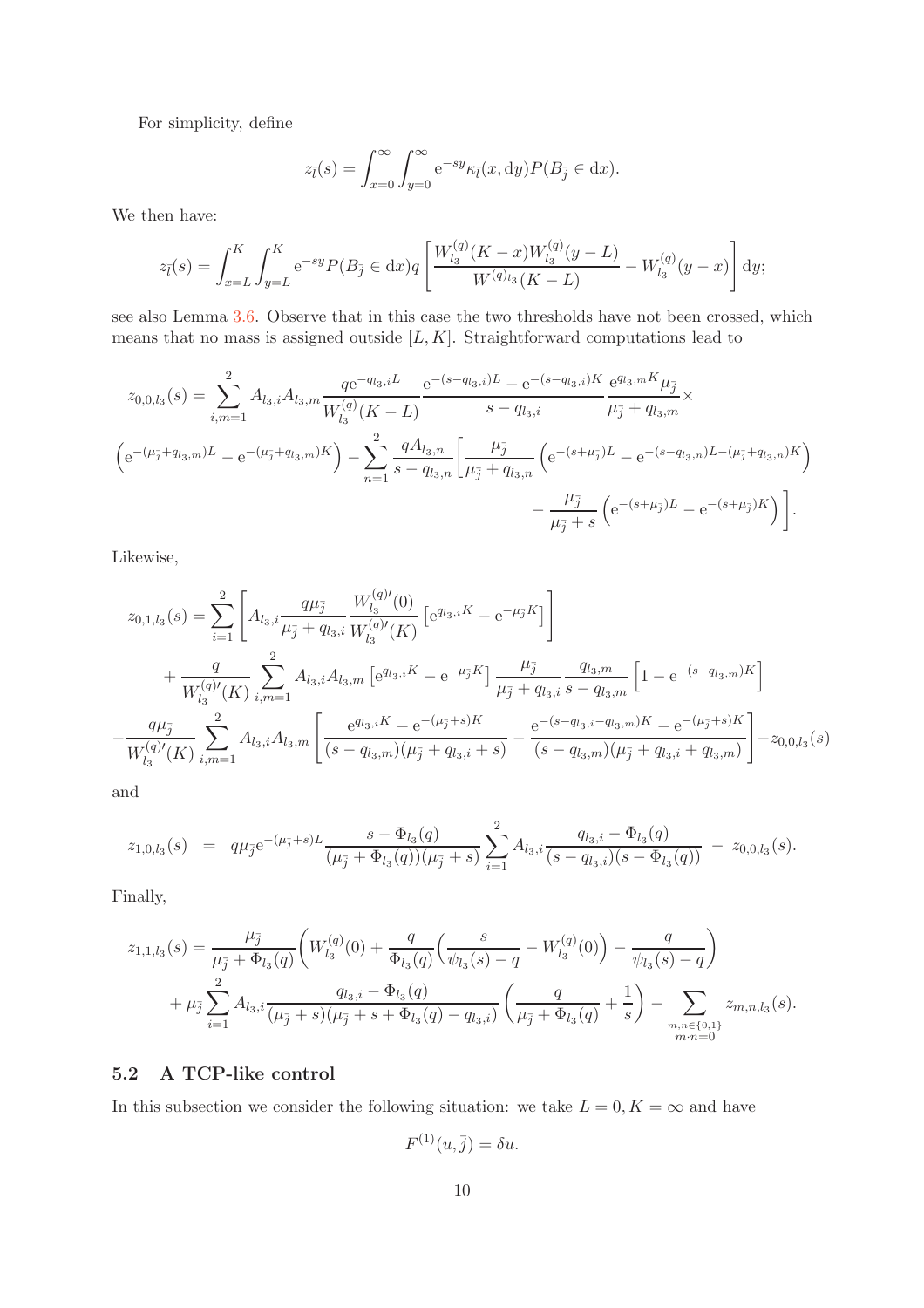This case is a generalisation of a model for the throughput behaviour of a data connection under the Transmission Control Protocol  $(TCP)$  where typically the Lévy process is a simple deterministic drift; see for example [\[1,](#page-15-12) [12,](#page-15-13) [19,](#page-16-5) [20\]](#page-16-6) and references therein.

We additionally assume the workload input is changed according to the following rule: the input is set to state 1 if the workload process reaches 0. Thus,  $F^{(2)}(u, \bar{j}) = j_2$ , with  $L = 0$  and  $K = \infty$ . The special case where the input process is kept constant is analysed in [\[24\]](#page-16-7).

Our general framework simplifies as we can drop the environment parameter w.r.t. K and simply keep track of states of the form  $(u, j_I, j_E)$ . Thus, the workload level is always shrunk by a factor  $\delta$  and the input process is set to 1 if and only if the system emptied, otherwise the input process is set to 0.

Define  $v_{ij}(s) = E[e^{-sU}; J_S = i, J_E = j]$ . Observe that

$$
v_{0a}(s) = \sum_{j} \int_{x=0}^{\infty} P(\delta U \in dx; J = (a, j)) \int_{y=0}^{\infty} e^{-sy} P_x(X_a(e_q) \in dy; \tau_0^- > e_q).
$$

Since

$$
P_x(X_a(e_q) \in dy; \tau_0^- > e_q) = P_x(X_a(e_q) \in dy) - P_0(X_a(e_q) \in dy)P_x(\tau_0^- < e_q),
$$

we obtain

$$
v_{0a}(s) = \sum_{j} \int_{x=0}^{\infty} P(\delta U \in dx; J = (a, j)) \left[ E[e^{-s(X_a(e_q) + x)}] - E_x[e^{-q\tau_0}] E[e^{-sX_a(e_q)}] \right]
$$
  
=  $\frac{q}{q - \psi_a(s)} \sum_{j} \int_{x=0}^{\infty} P(\delta U \in dx; J = (a, j)) [e^{-sx} - e^{-\phi_a(q)x}]$   
=  $\frac{q}{q - \psi_a(s)} \sum_{j} [v_{aj}(\delta s) - v_{aj}(\delta \phi_a(q))].$ 

Using similar arguments we get

$$
v_{1a}(s) = \sum_{j} \int_{x=0}^{\infty} P(\delta U \in dx; J = (a, j)) \int_{y=0}^{\infty} e^{-sy} P_x(Y_a(e_q) \in dy, \tau_0^- < e_q)
$$
  
\n
$$
= \sum_{j} \int_{x=0}^{\infty} P(\delta U \in dx; J = (a, j)) \int_{y=0}^{\infty} e^{-sy} P_0(Y_a(e_q) \in dy) P_x(\tau_0^- < e_q)
$$
  
\n
$$
= \sum_{j} \int_{x=0}^{\infty} P(\delta U \in dx; J = (a, j)) \frac{q}{\phi_a(q)} \frac{s - \phi_a(q)}{\psi_a(s) - q} e^{-\phi_a(q)x}
$$
  
\n
$$
= \frac{q}{\phi_a(q)} \frac{s - \phi_a(q)}{\psi_a(s) - q} \sum_{j} v_{aj}(\delta \phi_a(q)).
$$

To solve these equations, we need to consider two issues. First, we need to determine the unknown constants  $v_{ii}(\delta\phi_i(q))$ . In addition, the equation for  $v_{0,0}(s)$  is of the form  $f(s)$  $g(s)f(\delta s) + h(s)$ . Such an equation has the solution

$$
f(s) = f(0) \prod_{j=0}^{\infty} g(\delta^{j} s) + \sum_{k=0}^{\infty} h(\delta^{k} s) \prod_{j=0}^{k-1} g(\delta^{j} s),
$$

yielding for our case

<span id="page-10-0"></span>
$$
v_{00}(s) = v_{00}(0) \prod_{j=0}^{\infty} \frac{q}{q - \psi_0(\delta^j s)} + \sum_{k=0}^{\infty} (v_{01}(\delta^k s) - v_{01}(0)) \prod_{j=0}^k \frac{q}{q - \psi_0(\delta^j s)}.
$$
(5.2)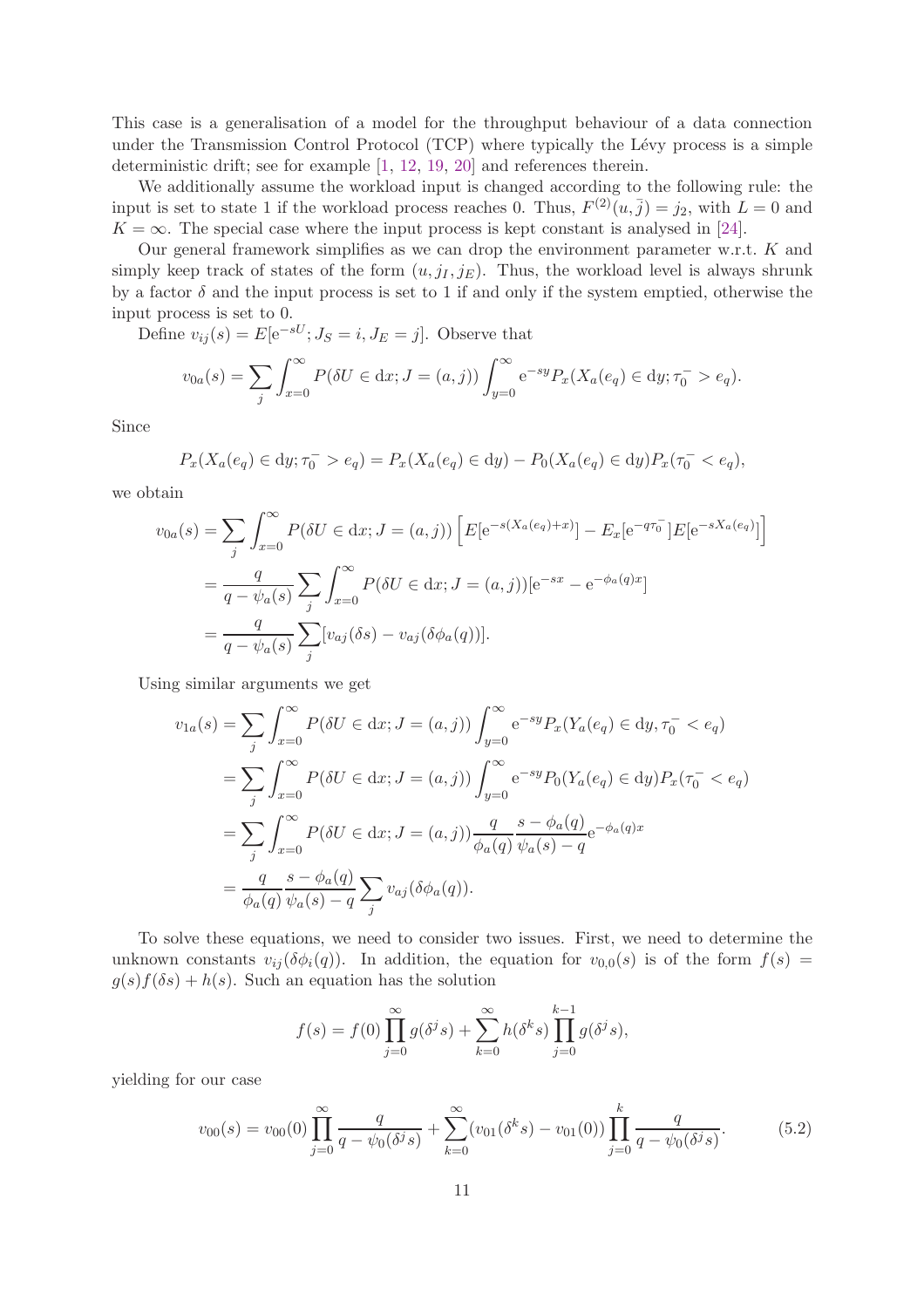The infinite product is well defined since  $\psi_0(\delta^j s) \to \psi_0(0) = 1$  geometrically fast as  $j \to \infty$ . Note further that

$$
v_{01}(s) = \frac{q}{q - \psi_1(s)} [v_{10}(\delta s) + v_{11}(\delta s) - v_{10}(\delta \phi_1(q)) - v_{11}(\delta \phi_1(q))],
$$
  
\n
$$
v_{10}(s) = \frac{q}{\phi_0(q)} \frac{s - \phi_0(q)}{\psi_0(s) - q} [v_{00}(\delta \phi_0(q)) + v_{01}(\delta \phi_0(q))],
$$
  
\n
$$
v_{11}(s) = \frac{q}{\phi_1(q)} \frac{s - \phi_1(q)}{\psi_1(s) - q} [v_{10}(\delta \phi_1(q)) + v_{11}(\delta \phi_1(q))].
$$

We now sketch how one can obtain eight equations to solve for the unknown constants  $v_{ii}(\delta\phi_i(q))$ , and  $v_{ij}(0)$ ,  $i, j = 0, 1$ . Three equations can be obtained by setting  $s = 0$  in the expressions for  $v_{01}(s)$ ,  $v_{10}(s)$ ,  $v_{11}(s)$ . The fourth equation is  $\sum_{i,j} v_{ij}(0) = 1$ . Next, rewrite  $(5.2)$  by plugging in the expression for  $v_{10}(\cdot)$ . Then, the last four equations can be obtained by taking  $s = \phi_i(q)$  in the equation for  $v_{ij}(s)$ .

#### 5.3 An inventory model

Consider a spectrally positive Lévy process with  $\psi'(0) < 0$  (negative drift) with the additional feature that extra content is fed into the system as soon as it drops below level L. This has to be ordered, and comes with a delay which is exponentially distributed with rate  $q$ . If such an order is outstanding, it is not possible to make another order. The extra amounts consist of i.i.d. random variables, distributed according to a generally distributed random variable B with LST  $\beta(s)$ , for which we assume  $P(B > L) = 1$ . This model fits into our framework with  $K = \infty$ ,  $\psi_0 = \psi_1$  (so we drop the subscript), and  $F^{(1)}(x, j_1) = x + j_1 B$  (we can drop the indices  $j_S$  and  $j_E$ ).

Define  $v_j(s) = E[e^{-sU}; J_I = j]$ . We obtain the following equations for  $v_0(s)$  and  $v_1(s)$ .

$$
v_1(s) = \sum_{j=0}^{1} \int_{x=0}^{\infty} dP(U + Bj \le xJ_I = j) E_x \left[ e^{-sY(e_q)} I(\tau_L < e_q) \right]
$$
  

$$
v_0(s) = \sum_{j=0}^{1} \int_{x=0}^{\infty} dP(U + Bj \le xJ_I = j) E_x \left[ e^{-sY(e_q)} I(\tau_L > e_q) \right]
$$

This equations can be simplified by exploiting the fact that  $B \ge L$  and  $U \ge L$  if  $J_I = 0$ : the measure  $dP(U + Bj \leq xJ_I = j)$  assigns no mass to  $[0, L]$  in this case. For  $x > L$ , we can write

$$
E_x \left[ e^{-sY(e_q)} I(\tau_L < e_q) \right] = P_x(\tau_L < e_q) E_L[e^{-sY(e_q)}] = e^{-\phi(q)(x-L)} E_L[e^{-sY(e_q)}]
$$
  
\n
$$
E_x \left[ e^{-sY(e_q)} I(\tau_L > e_q) \right] = E_x[e^{-sX(e_q)}] - P_x(\tau_L < e_q) E_L[e^{-sX(e_q)}]
$$
  
\n
$$
= e^{-sx} \frac{q}{q - \psi(s)} - e^{-sL} \frac{q}{q - \psi(s)} e^{-\phi(q)(x-L)}.
$$

Substituting these expressions in the equations for  $v_j(s)$ , we obtain

$$
v_1(s) = e^{L\phi(q)} E_L[e^{-sY(e_q)}] (v_0(\phi(q)) + v_1(\phi(q))\beta(\phi(q))).
$$
  

$$
v_0(s) = \frac{q}{q - \psi(s)} [v_0(s) + \beta(s)v_1(s) - e^{-L(s - \phi(q))} (v_0(\phi(q)) + \beta(\phi(q))v_1(\phi(q)))].
$$

This is a system with two equations and two unknowns, apart from the additional unknown constant  $w(\phi(q))$ , with

$$
w(s) = v_0(s) + v_1(s)\beta(s),
$$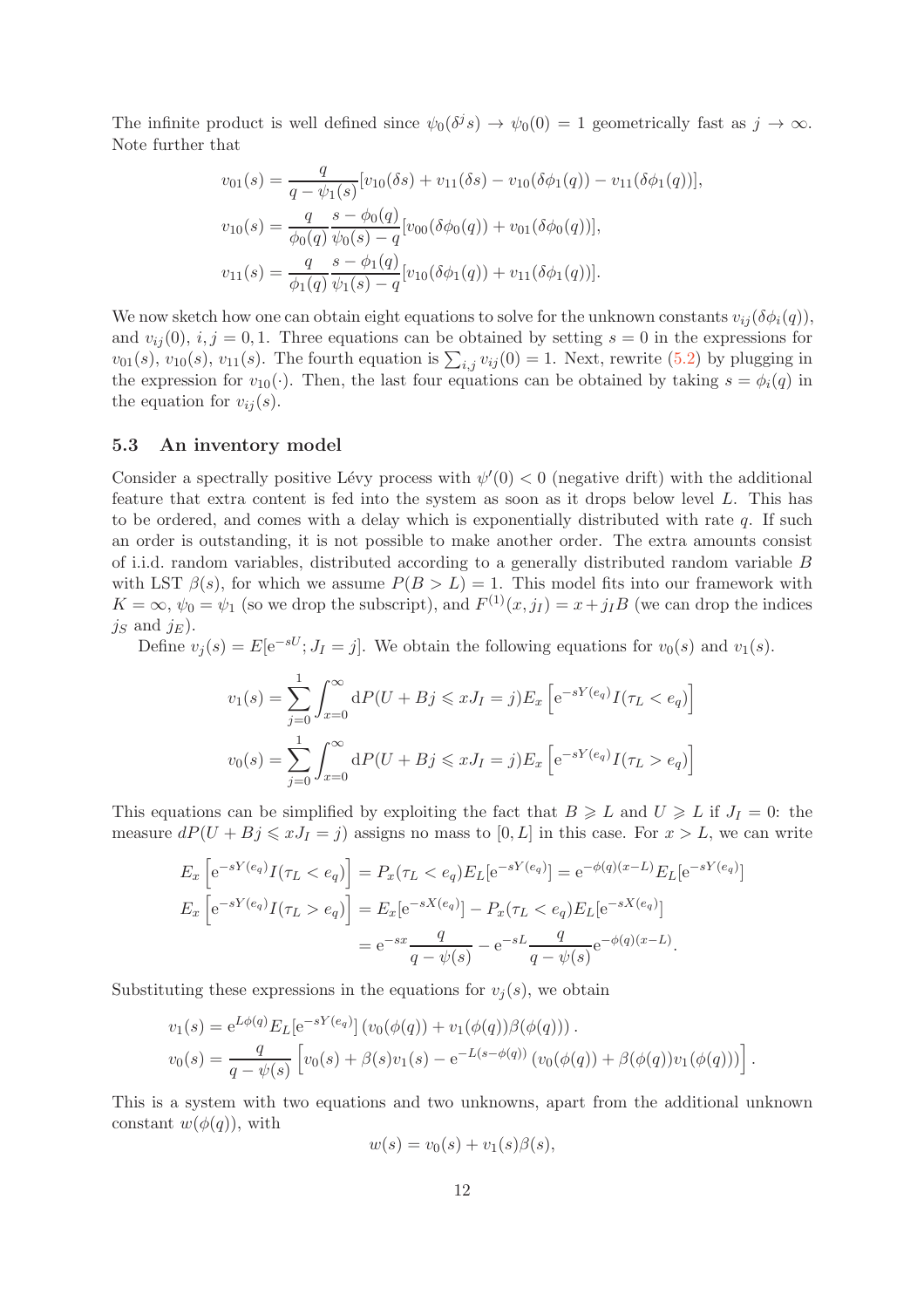which is the workload LST after correction. This constant can be obtained explicitly. Observe that

$$
w(s) = \beta(s)e^{L\phi(q)}E_L[e^{-sY(e_q)}]w(\phi(q)) + \frac{q}{q-\psi(s)}[w(s) - e^{-L(s-\phi(q))}w(\phi(q))],
$$

from which we obtain

$$
w(s) = \frac{w(\phi(q))e^{L\phi(q)}}{\psi(s)} \left[ \psi(s)\beta(s)E_L[e^{-sY(e_q)}] + q(e^{-Ls} - \beta(s)E_L[e^{-sY(e_q)}]) \right].
$$

Since  $w(0) = 1$ , we can apply l'Hôspital's rule to obtain

<span id="page-12-1"></span>
$$
w(\phi(q)) = e^{-L\phi(q)} \left( 1 + \frac{L + E[B] + E_L[Y(e_q)]}{-\psi'(0)} \right)^{-1}.
$$

# <span id="page-12-0"></span>6 Tail behaviour

In this section we consider the tail behaviour of  $V = V(\infty)$ , under a variety of assumptions on the tail behaviour of the Lévy measure  $\nu$ . We will follow ideas included in [\[21\]](#page-16-0).

Before we present our main results, we first state some useful preliminary results. Again, we exploit that, by PASTA,  $V$  has the same law as  $U$ .

<span id="page-12-3"></span>Lemma 6.1. *The following (in)equalities hold (in distribution):*

$$
U \stackrel{\mathcal{D}}{=} \sum_{i=0,1} \max\{F^{(1)}(U,\overline{J}) + X_i(e_q), \overline{X}_i(e_q^{(i)})\} \mathbb{1}(F^{(2)}(U,\overline{J}) = i),
$$
(6.1)  
\n
$$
P(U > x) = \sum_{i=0,1} P(F^{(2)}(U,\overline{J}) = i) \left( P(X_i(e_q) + F^{(1)}(U,\overline{J}) > x) + \int_0^\infty (P(\overline{X}_i(e_q) > x) - P(\overline{X}_i(e_q) > x + y))P(-\underline{X}_i(e_q) - F^{(1)}(U,\overline{J}) \in dy) \right),
$$
(6.2)  
\n
$$
P(U > x) \leqslant \sum_{i=0,1} P(F^{(2)}(U,\overline{J}) = i)
$$
  
\n
$$
\left( P(X_i(e_q) + F^{(1)}(U,\overline{J}) > x) + P(\overline{X}_i(e_q) > x)P(-\underline{X}_i(e_q) > F^{(1)}(U,\overline{J})) \right),
$$
(6.3)

$$
P(U > x) \geq \sum_{i=0,1} \left( P(\overline{X}_i(e_q) > x) P(-\underline{X}_i(e_q) > F^{(1)}(U, \overline{J})) \right) P(F_i^{(2)}(U, \overline{J}) = i).
$$
 (6.4)

*Proof.* If  $U_n = z$  and  $(J_{S,n}, J_{I,n}, J_{E,n}) = \overline{j}$ , we see that  $U_{n+1} \stackrel{\mathcal{D}}{=} Y_i(e_q)$ , with  $Y_i(0) = F_n^{(1)}(z, \overline{j})$ and  $i = F_n^{(2)}(z, \overline{j})$   $(i = 0, 1)$ . Further, we have:

<span id="page-12-5"></span><span id="page-12-4"></span><span id="page-12-2"></span>
$$
Y_i(t) \stackrel{\mathcal{D}}{=} \max\{Y_i(0) + X_i(t), \overline{X}_i(t)\};
$$

for details see [\[21,](#page-16-0) Lemma 3.2]. This identities produce Equation  $(6.1)$ . The other inequalities follow straightforwardly from [\(6.1\)](#page-12-1).  $\Box$ 

We now turn to the tail behaviour of U. For  $i = 0, 1$ , let  $\Pi_i(A) = \nu_i(-A)$  be the Lévy measure of the spectrally positive Lévy process  $X_i$  (with support on  $R_+$ ). We first investigate the case where the Lévy measure is a member of the convolution equivalent class  $\mathcal{S}^{(\alpha)}$  defined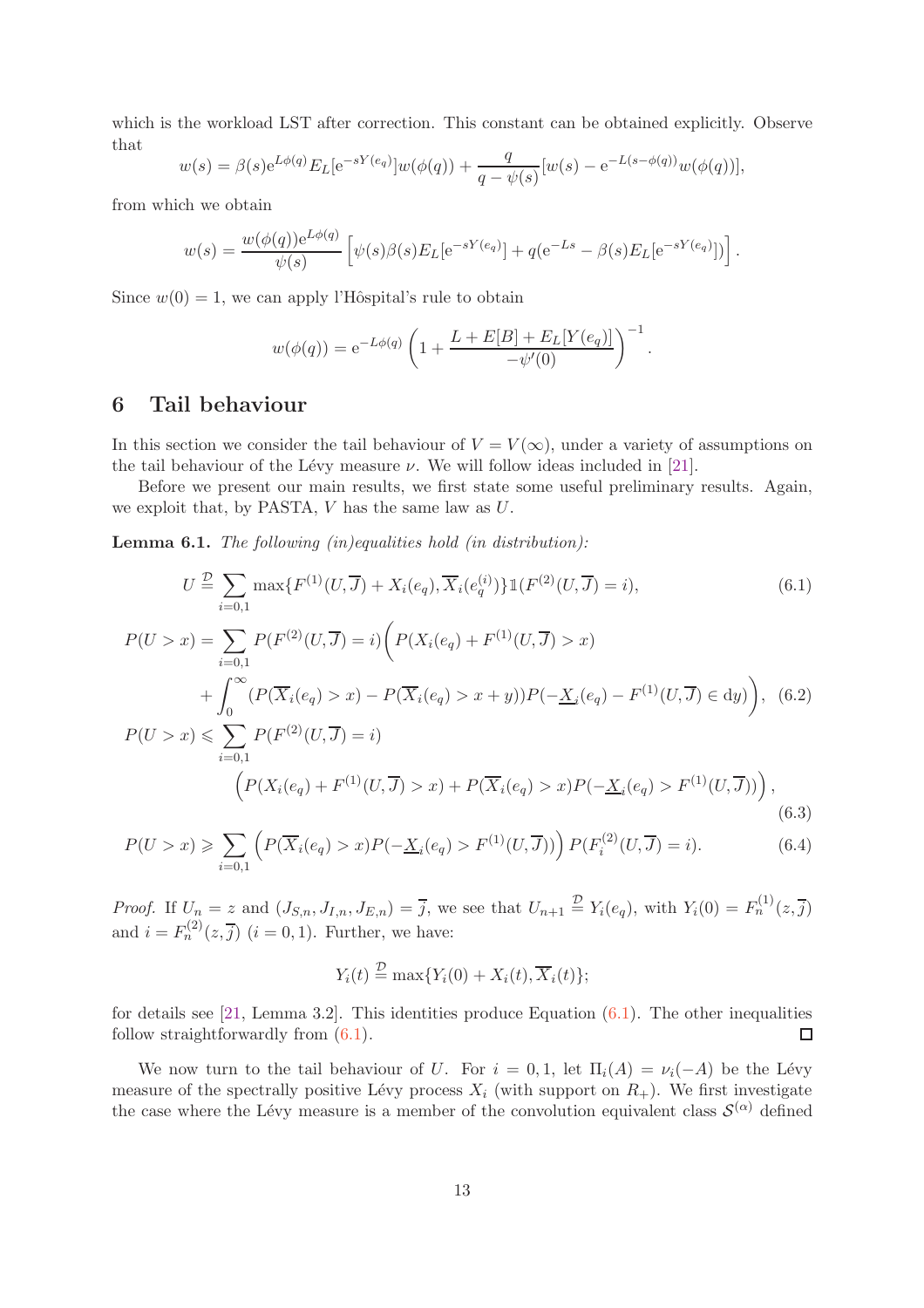below. For  $\alpha \geq 0$ , we say that the measure  $\Pi$  is *convolution equivalent*  $(\Pi \in \mathcal{S}^{(\alpha)})$  if for fixed y we have that

$$
\lim_{u \to \infty} \frac{\overline{\Pi}(u - y)}{\overline{\Pi}(u)} = e^{\alpha y},
$$
 if  $\Pi$  is nonlattice,  

$$
\lim_{n \to \infty} \frac{\overline{\Pi}(n - 1)}{\overline{\Pi}(n)} = e^{\alpha},
$$
 if  $\Pi$  is lattice with span 1,

and

$$
\lim_{u \to \infty} \frac{\bar{\Pi}^{*2}(u)}{\bar{\Pi}(u)} = 2 \int_0^\infty e^{\alpha y} \Pi(\mathrm{d}y),
$$

where  $*$  denotes the convolution operator and  $\overline{\Pi}(u) = \Pi((u,\infty))$ . When  $\alpha = 0$ , then we are in the subclass of subexponential measures and there is no need to distinguish between the lattice and non-lattice cases (see [\[6\]](#page-15-14)). We recall now [\[21,](#page-16-0) Lemma 5.4].

<span id="page-13-0"></span>**Lemma 6.2.** *Assume that for*  $i = 0, 1$  *we have*  $\Pi_i \in S^{(\alpha_i)}$  *and*  $\psi_i(\alpha_i) < q$  *for*  $\psi_i(\alpha_i) =$  $\log Ee^{\alpha_i X_i(1)}$ . Then

$$
P(X_i(e_q) > x) \sim \frac{q}{(q - \psi_i(\alpha_i))^2} \overline{\Pi}_i(x),
$$
  

$$
P(\overline{X}_i(e_q) > x) \sim \frac{q}{(q - \psi_i(\alpha_i))^2} \frac{\Phi_i(q) + \alpha_i}{\Phi_i(q)} \overline{\Pi}_i(x),
$$

*where*  $f(x) \sim g(x)$  *means that*  $\lim_{x \to \infty} f(x)/g(x) = 1$ *.* 

If  $G \in \mathcal{S}^{(\alpha)}$  then  $\bar{G}(u) = e^{\alpha u} L(u)$  for a slowly varying function L. Hence, for  $G_i \in \mathcal{S}^{(\alpha_i)}$  $(i = 0, 1)$  with  $\alpha_0 < \alpha_1$  we have  $\overline{G}_1(u) = o(\overline{G}_0(u))$ . Similarly,  $\overline{G}_0(u) = o(\overline{G}_1(u))$  for  $\alpha_1 < \alpha_0$ . Moreover, it is known [\[10\]](#page-15-15) that if for independent random variables  $\chi_l$  ( $l = 1, 2$ ) we have  $P(\chi_l >$ u) ~  $c_l\bar{G}(u)$  as  $u \to \infty$  and  $G \in \mathcal{S}^{(\alpha)}$ , then  $P(\chi_1 + \chi_2 > u) \sim (c_1 E e^{\alpha \chi_2} + c_2 E e^{\alpha \chi_1}) \bar{G}(u)$ . Let  $\alpha = \max{\alpha_0, \alpha_1}$  and combine the above observations with  $(6.2)$  $(6.2)$  $(6.2)$  in Lemma [6.1](#page-12-3) and Lemma 6.2 to obtain the following main result.

**Theorem 6.1.** Assume that  $\Pi_i \in \mathcal{S}^{(\alpha_i)}$  and  $\psi_i(\alpha) < q$  for  $i = 0, 1$ . Moreover, let  $F^{(2)}(y, \overline{j}) \leq$  $F_0(\geqslant 0)$  for any y and  $\overline{j}$ , and assume that there exist constants  $c_i \geqslant 0$  such that  $P(F^{(1)}(y, \overline{j}) >$  $f(x) \sim P(F_0 > x) \sim c_i \bar{\Pi}_i(x)$  as  $x \to \infty$  for each y and  $\bar{j}$  (If  $c_i = 0$  then  $P(F^{(1)}(y, \bar{j}) > x) = 0$  $o(\overline{\Pi}_i(x))$ *). Then* 

$$
P(U > x) \sim \sum_{i=0,1} D_i \bar{\Pi}_i(x),
$$

 $as x \rightarrow \infty$ *, where* 

$$
D_i = c_i \frac{q}{q - \psi_i(\alpha_i)} P(F^{(2)}(U, \overline{J}) = i) + \frac{q}{(q - \psi_i(\alpha_i))^2} E e^{\alpha_i F^{(1)}(U, \overline{J})} P(F^{(2)}(U, \overline{J}) = i)
$$
  
+ 
$$
\frac{q}{(q - \psi_i(\alpha_i))^2} \frac{\Phi_i(q) + \alpha_i}{\Phi_i(q)} P(F^{(2)}(U, \overline{J}) = i) E \left(1 - e^{-\alpha_i(-\underline{X}_i(e_q) - F^{(1)}(U, \overline{J}))}\right)
$$
  

$$
P \left(-\underline{X}_i(e_q) - F^{(1)}(U, \overline{J}) > 0, \quad F^{(2)}(U, \overline{J}) = i\right).
$$

The conditions in this theorem are satisfied by both examples  $F^{(2)}(y, \bar{j}) = 0$  (in which case, we take  $F_0 = 0, c_i = 0$  and  $F^{(2)}(y, \overline{j}) = (B_i - y)^+$  (where  $F_0 = B_i$ ). If  $\Pi_i$  is subexponential for at least one  $\alpha_i$  (i.e.  $\Pi_i \in \mathcal{S}^{(0)}$ ), then

$$
P(U > x) \sim \sum_{i=0,1} \left( c_i + \frac{1}{q} \right) \bar{\Pi}_i(x).
$$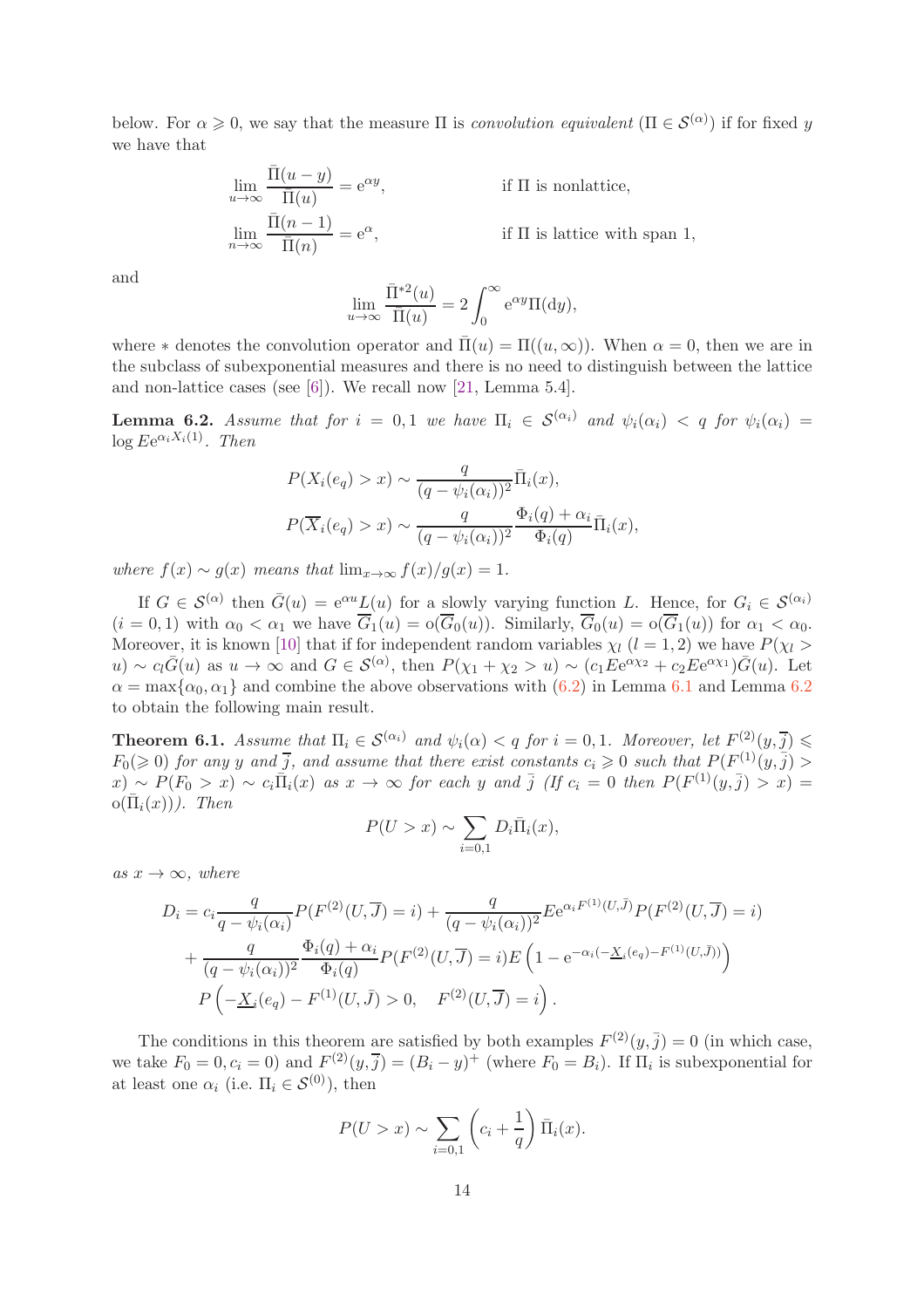We consider now the Cramér case (light-tailed case). Assume that for each  $i = 0, 1$  there exists  $\Phi_i(q)$  such that

<span id="page-14-0"></span>
$$
\psi_i(\Phi_i(q)) = q \tag{6.5}
$$

and that

$$
m_i(q) := \left. \frac{\partial \kappa_i(q, \beta)}{\partial \beta} \right|_{\beta = -\Phi_i(q)} < \infty,\tag{6.6}
$$

where  $\kappa(\varrho, \zeta)$  is the Laplace exponent of a ladder height process  $\{(L_i^{-1}(t), H_i(t)), t \geq 0\}$  of  $X_i$ , that is:

$$
E e^{\varrho L_i^{-1}(t) + \zeta H_i(t)} = e^{\kappa_i(\varrho, \zeta)t}.
$$

Note that if  $\Pi_i \in \mathcal{S}(\alpha)$  and  $\psi_i(\alpha) < q$ , then condition [\(6.5\)](#page-14-0) is not satisfied. Moreover, we assume that

<span id="page-14-1"></span>
$$
Ee^{\Phi_i(q)F^{(1)}(U,\bar{J})} < \infty, \qquad i = 0, 1. \tag{6.7}
$$

**Theorem 6.2.** *Assume that* [\(6.5\)](#page-14-0)–[\(6.7\)](#page-14-1) *hold and that the supports of*  $\Pi$ <sub>*i*</sub> (*i* = 0, 1) are non*lattice. Then, as*  $x \to \infty$ *, either*  $\Phi(q)x$ 

$$
P(U > x) \sim Ce^{-\Phi(q)}
$$

 $if \Phi_0(q) \neq \Phi_1(q)$ *, where*  $\Phi(q) := \min{\Phi_0(q), \Phi_1(q)}$ *,* 

$$
C = \begin{cases} C_0 & \text{for } \Phi_0(q) < \Phi_1(q), \\ C_1 & \text{for } \Phi_0(q) > \Phi_1(q), \end{cases}
$$

*for*

$$
C_i = P\left(-\underline{X}_i(e_q) > F^{(1)}(U, \overline{J}) \quad \text{and} \quad F^{(2)}(U, \overline{J}) = i\right) \kappa(q, 0) \left(\Phi_i(q) m_i(q)\right)^{-1}, \qquad i = 0, 1,
$$

*and*

$$
P(U > x) \sim (C_0 + C_1) e^{-\Phi(q)x},
$$

*otherwise.*

*Proof.* From the proof of [\[21,](#page-16-0) Th. 5.2] it follows that

$$
\lim_{x \to \infty} e^{\Phi_i(q)x} P(\overline{X}_i(e_q) > x) = \frac{\kappa_i(q,0)}{\Phi(q)m_i(q)}.
$$

Note that by [\(6.5\)](#page-14-0) and [\(6.7\)](#page-14-1), we have  $P(X_i(e_q) + F^{(1)}(U, \bar{J}) > x) = o(e^{-\Phi_i(q)x})$ . Inequalities  $(6.3)$  and  $(6.4)$  in Lemma [6.1](#page-12-3) complete the proof.  $\Box$ 

#### Acknowledgments

The work of Zbigniew Palmowski is partially supported by the Ministry of Science and Higher Education of Poland under the grant N N201 394137 (2009-2011). The work of Bert Zwart is supported by an NWO VIDI grant and an IBM faculty award. Bert Zwart is also affiliated with Eurandom, VU University Amsterdam, and Georgia Institute of Technology.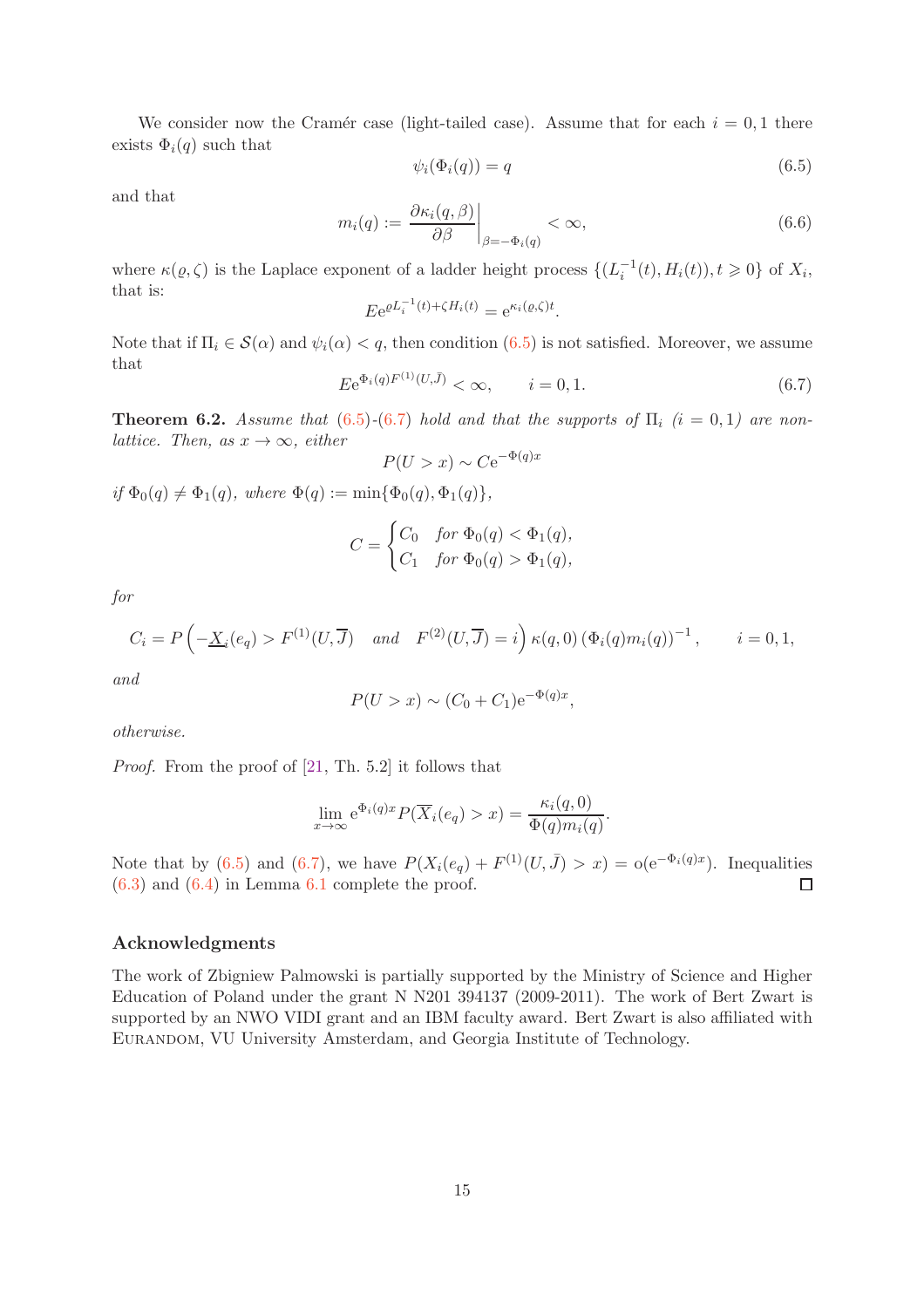# <span id="page-15-12"></span>References

- [1] Altman, E., Avrachenkov, K., Barakat, C. and Nez-Queija, R. (1999). Statedependent m/g/1 type queueing analysis for congestion control in data networks. *RFC* 2581,.
- <span id="page-15-10"></span><span id="page-15-2"></span>[2] Asmussen, S. (2003). *Applied Probability and Queues*. Springer-Verlag, New York.
- <span id="page-15-3"></span>[3] Bekker, R., Boxma, O. J. and Kella, O. (2008). Queues with delays in two-stage startegies and Lévy input. *Journal of Applied Probability* 45, 314–332.
- <span id="page-15-8"></span>[4] BEKKER, R., BOXMA, O. J. AND RESING, J. A. C. (2009). Lévy processes with adaptable exponent. *Advances in Applied Probability* 41, 177–205.
- <span id="page-15-14"></span>[5] Bertoin, J. (1996). *L´evy Processes*. No. 121 in Cambridge tracts in mathematics. Cambridge University Press.
- <span id="page-15-6"></span>[6] Bertoin, J. and Doney, R. A. (1996). Some asymptotic results for transient random walks. *Advances in Applied Probability* 28, 207–226.
- [7] Chaumont, L., Kyprianou, A. E. and Pardo, J. C. (2009). Some explicit identities associated with positive self-similar Markov processes. *Stochastic Processes and Their Applications* 119, 980–1000.
- <span id="page-15-4"></span><span id="page-15-0"></span>[8] DEBICKI, K., M. M. (2012). Lévy driven queues. In *Surveys in Operations Research and Management Science*. ed. J. K. Lenstra, M. Trick, and B. Zwart. To appear.
- <span id="page-15-15"></span>[9] Dshalalow, J. H. (1997). Queueing systems with state dependent parameters. In *Frontiers in queueing*. Probab. Stochastics Ser. CRC, Boca Raton, FL pp. 61–116.
- [10] Embrechts, P., Goldie, C. M. and Veraverbeke, N. (1979). Subexponentiality and infinite divisibility. *Zeitschrift für Wahrscheinlichkeitstheorie und Verwandte Gebiete* 49, 335–347.
- <span id="page-15-11"></span>[11] Foss, S. and Konstantopoulos, T. (2004). An overview of some stochastic stability methods. *Journal of the Operations Research Society of Japan* 47, 275–303.
- <span id="page-15-13"></span>[12] Guillemin, F., Robert, P. and Zwart, B. (2004). AIMD algorithms and exponential functionals. *The Annals of Applied Probability* 14, 90–117.
- <span id="page-15-7"></span>[13] Hubalek, F. and Kyprianou, A. E. (2011). Old and new examples of scale functions for spectrally negative lévy processes. In *Seminar on Stochastic Analysis, Random Fields and Applications VI*. ed. R. Dalang, M. Dozzi, and F. Russo. Progress in Probability. Springer pp. 119–145.
- <span id="page-15-1"></span>[14] KELLA, O., PERRY, D. AND STADJE, W. (2003). A stochastic clearing model with a Brownian and a compound Poisson component. *Probability in the Engineering and Informational Sciences* 17, 1–22.
- <span id="page-15-5"></span>[15] Kyprianou, A. E. (2006). *Introductory Lectures on Fluctuations of L´evy Processes with Applications*. Universitext. Springer-Verlag, Berlin.
- <span id="page-15-9"></span>[16] Kyprianou, A. E. and Palmowski, Z. (2005). A martingale review of some fluctuation theory for spectrally negative Lévy processes. In *Séminaire de Probabilités XXXVIII*. vol. 1857 of *Lecture Notes in Math*. Springer, Berlin pp. 16–29.